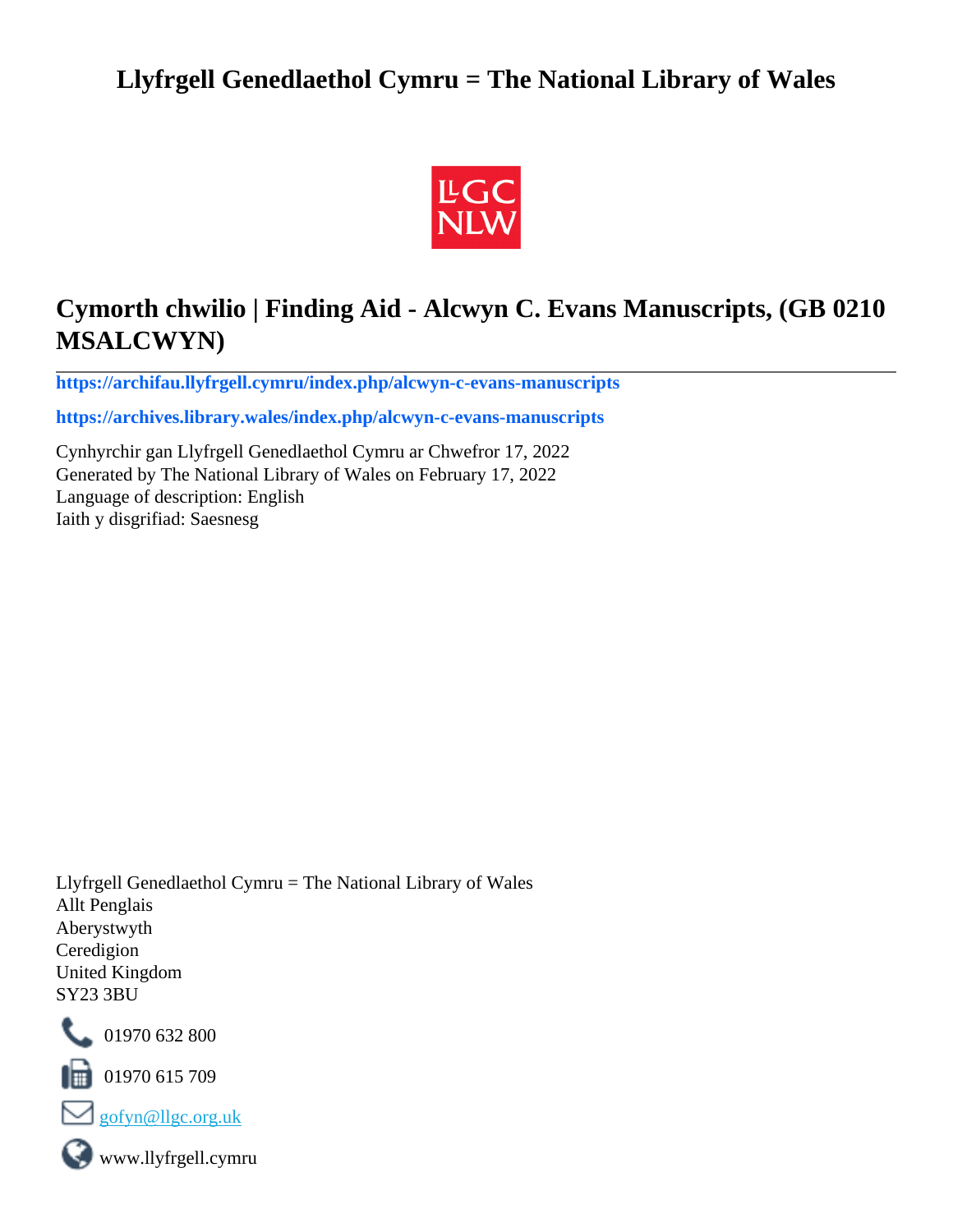# **Tabl cynnwys | Table of contents**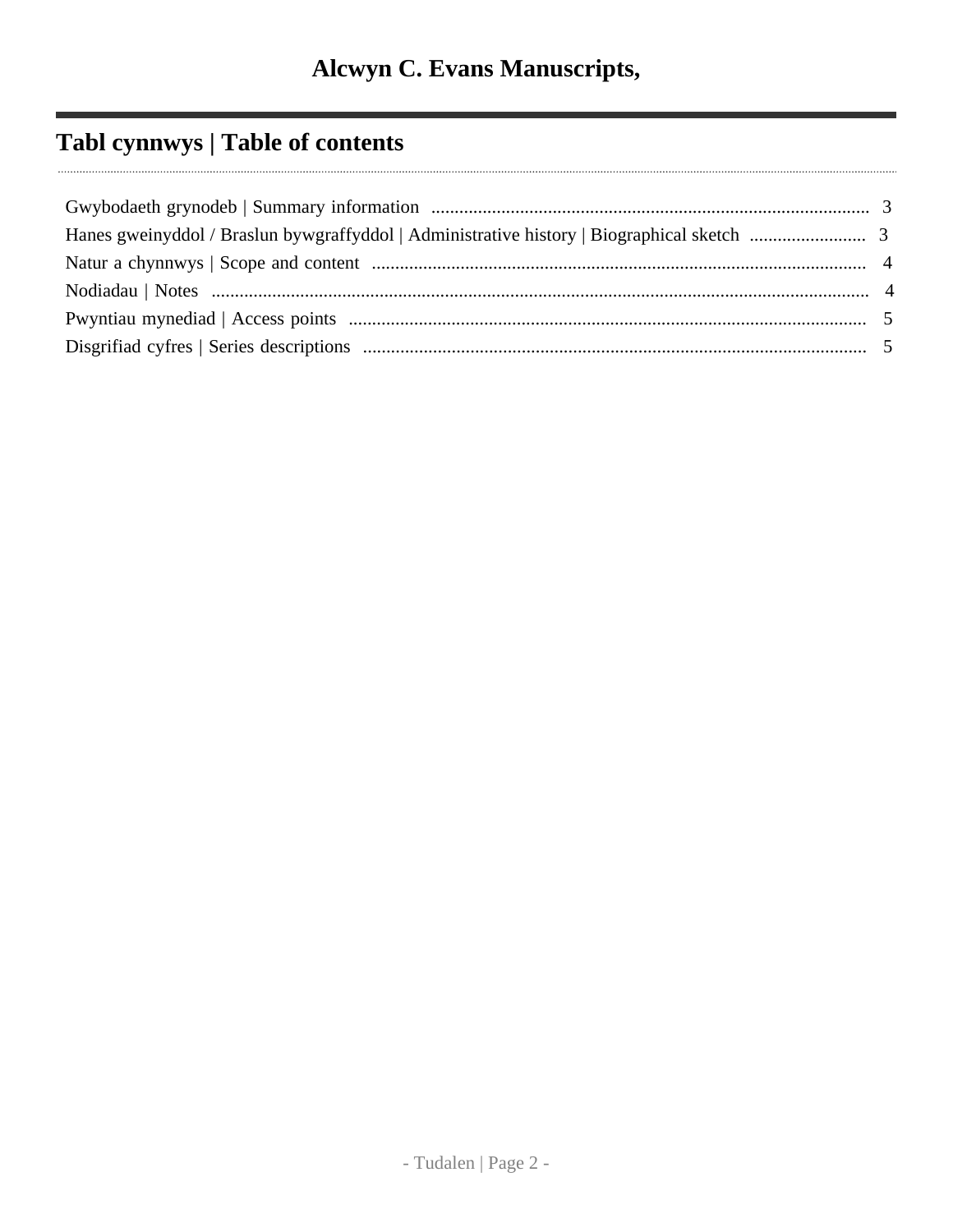### <span id="page-2-0"></span>**Crynodeb o wybodaeth | Summary of information**

| <b>Lleoliad   Repository:</b>                                                       | Llyfrgell Genedlaethol Cymru = The National Library of Wales |  |
|-------------------------------------------------------------------------------------|--------------------------------------------------------------|--|
| <b>Teitl   Title:</b>                                                               | Alcwyn C. Evans Manuscripts,                                 |  |
| Cod cyfeirnod  <br><b>Reference code:</b>                                           | <b>GB 0210 MSALCWYN</b>                                      |  |
| Virtua system control<br>number [alternative]:                                      | vtls004949291                                                |  |
| <b>Dyddiad</b>   Date:                                                              | $[1850]$ - $[1915]$ / (dyddiad creu   date of creation)      |  |
| Disgrifiad ffisegol  <br><b>Physical description:</b>                               | 33 vols.                                                     |  |
| <b>Iaith   Language:</b>                                                            | English                                                      |  |
| <b>Iaith   Language:</b>                                                            | Latin                                                        |  |
| <b>Iaith   Language:</b>                                                            | Welsh                                                        |  |
| <b>Iaith   Language:</b>                                                            | Romance Language                                             |  |
| Dyddiadau creu,<br>golygu a dileu   Dates<br>of creation, revision<br>and deletion: | January 2010 and March 2010.                                 |  |
| Nodyn   Note<br>[generalNote]:                                                      | Title based on contents.                                     |  |
| <b>Nodyn</b>   <b>Note</b><br>[generalNote]:                                        | Formerly known as Alcwyn C. Evans 1-33.                      |  |

## <span id="page-2-1"></span>**Hanes gweinyddol / Braslun bywgraffyddol | Administrative history | Biographical sketch**

#### **Nodyn | Note**

Alcwyn Caryni Evans (1828-1902), antiquarian and schoolmaster, was born on 14 May 1828, the son of Evan Donard Evans, schoolmaster. He ran a grammar school in Lammas Street, Carmarthen, for forty years and was married twice, first to Elizabeth Amelia Rees and later to Mary Thomas. Alcwyn C. Evans was a highly thorough and industrious antiquary who concentrated his studies mainly on the genealogies of the ancient families of South Wales and on the town and county of Carmarthen, frequently supplementing existing information with his own assiduous research. An essay on the history of Carmarthen won Evans first prize at the National Eisteddfod of 1867. He edited and annotated J. R.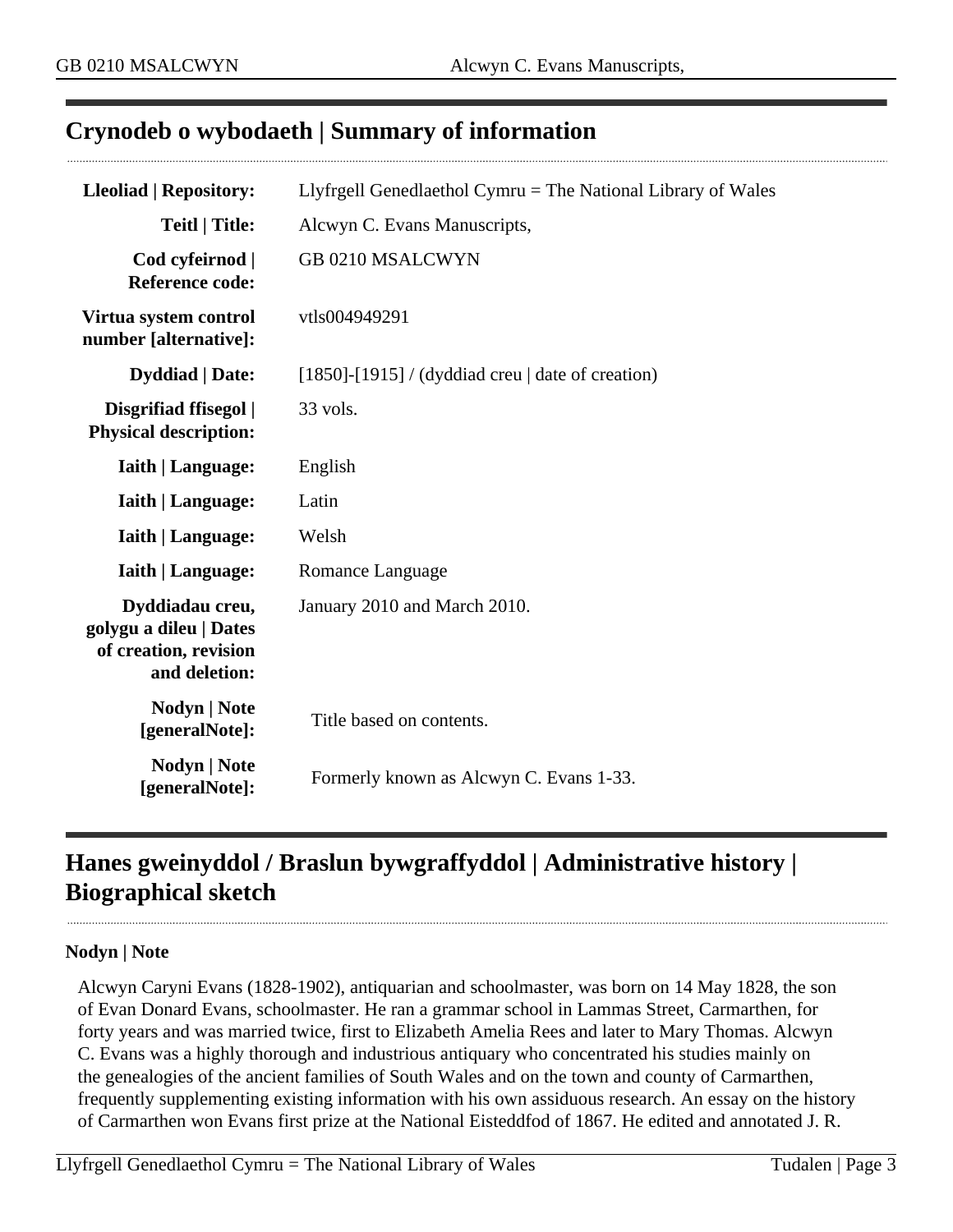Daniel-Tyssen's Royal Charters ... of the Town and County of Carmarthen (1878). He was a member of the Cambrian Archaeological Association and of the Carmarthen Literary and Scientific Institute. For many years, it was Alcwyn C. Evans who prepared the rate books for the town of Carmarthen.

### **Hanes Gwarchodol | Custodial history**

Subsequently passed to the library of Sir Evan Davies Jones, Baronet, of Pentower, Fishguard; sold at Sotheby's Saleroom, London, 18 July 1939, and purchased on behalf of Alderman R. J. R. Loxdale, D.L., Castle Hill, Cardiganshire.

### <span id="page-3-0"></span>**Natur a chynnwys | Scope and content**

Manuscripts, [1850]-[1915], of Alcwyn C. Evans, mainly comprising antiquarian and historical material relating to Carmarthenshire and other places in Wales and including transcripts from parish registers, public records and other sources, and Welsh pedigrees and genealogical records compiled by Alcwyn C. Evans.

### <span id="page-3-1"></span>**Nodiadau | Notes**

### **Nodiadau teitl | Title notes**

### **Ffynhonnell | Immediate source of acquisition**

Alderman R. J. R. Loxdale; Castle Hill, Cardiganshire; Donation; July 1939

#### **Trefniant | Arrangement**

Arranged according to NLW MSS reference numbers: NLW MSS 12356-12388.

### **Amodau rheoli defnydd | Conditions governing use**

Usual copyright laws apply.

### **Rhestrau cymorth | Finding aids**

The descriptions are also available in the Handlist of Manuscripts in the National Library of Wales, Volume IV (Aberystwyth, 1971).

### **Disgrifiadau deunydd | Related material**

See also NLW MSS 6253D, which includes an account compiled by Alcwyn C. Evans of Carmarthenshire parliamentary elections and candidates, 1831-1837; 7268D, which contains a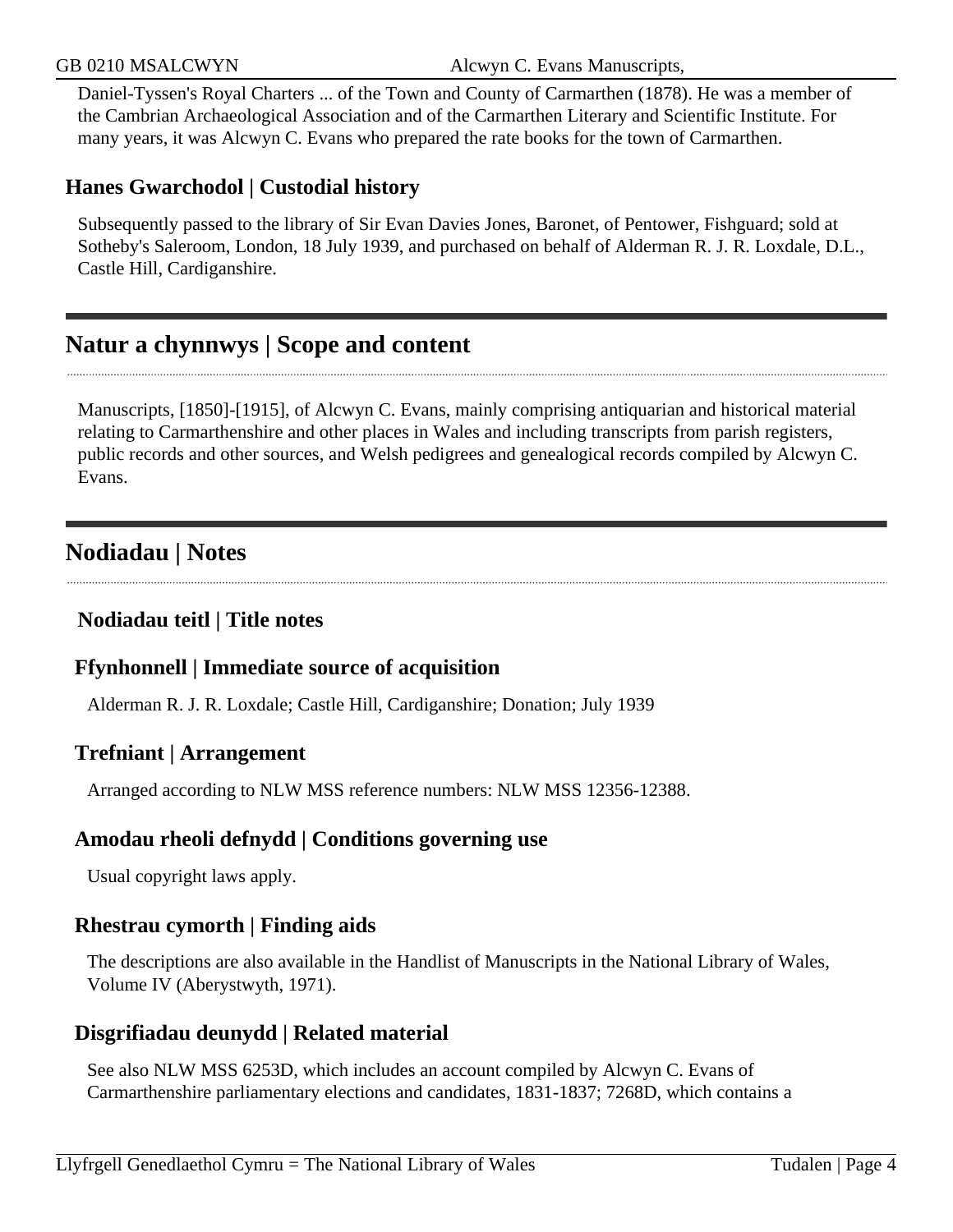genealogical list by Alcwyn C. Evans of gentry in South and Mid Wales; and 8724B, which includes pedigrees compiled by Alcwyn C. Evans of the Lloyd family of Ffoshelyg and elsewhere.

#### **Nodiadau eraill | Other notes**

**<u>Dynodwr sefydliad | Institution identifier</u>:** Llyfrgell Genedlaethol Cymru = The National Library of Wales

## <span id="page-4-0"></span>**Pwyntiau mynediad | Access points**

- Evans, Alcwyn C. (Alcwyn Caryni), 1828-1902 -- Archives. (pwnc) | (subject)
- Carmarthenshire (Wales) -- Antiquities. (pwnc) | (subject)
- Carmarthenshire (Wales) -- History. (pwnc) | (subject)
- Carmarthen (Wales) -- Antiquities. (pwnc) | (subject)
- Carmarthen (Wales) -- History. (pwnc) | (subject)
- Wales, South -- Genealogy. (pwnc) | (subject)

## <span id="page-4-1"></span>**Disgrifiad cyfres | Series descriptions**

|                                   | Teitl   Title                                                                                                                                                                                                                                                                                                                                                               |                   |                                                           |
|-----------------------------------|-----------------------------------------------------------------------------------------------------------------------------------------------------------------------------------------------------------------------------------------------------------------------------------------------------------------------------------------------------------------------------|-------------------|-----------------------------------------------------------|
| Cod cyfeirnod  <br>Reference code |                                                                                                                                                                                                                                                                                                                                                                             | Dyddiadau   Dates | Disgrifiad ffisegol   Physical                            |
|                                   |                                                                                                                                                                                                                                                                                                                                                                             |                   | description                                               |
| <b>NLW MSS</b>                    | File - Bonedd y Cymry,                                                                                                                                                                                                                                                                                                                                                      | 1898-1899 /       | Bound in black morocco, with                              |
| 12356-12357E.                     |                                                                                                                                                                                                                                                                                                                                                                             |                   | gilt and blind tooling and red                            |
| vtls004949308                     |                                                                                                                                                                                                                                                                                                                                                                             |                   | edges.NLW MS 12356E, pp.                                  |
|                                   |                                                                                                                                                                                                                                                                                                                                                                             |                   | 258-263 were noted as missing<br>in September 2012.NLW MS |
|                                   |                                                                                                                                                                                                                                                                                                                                                                             |                   | 12356E, pp. 258-263 were noted                            |
|                                   |                                                                                                                                                                                                                                                                                                                                                                             |                   | as missing in September 2012                              |
|                                   |                                                                                                                                                                                                                                                                                                                                                                             |                   |                                                           |
|                                   | Crëwr   Creator:                                                                                                                                                                                                                                                                                                                                                            |                   |                                                           |
|                                   | Alcwyn C. Evans.                                                                                                                                                                                                                                                                                                                                                            |                   |                                                           |
|                                   | Natur a chynnwys / Scope and content:                                                                                                                                                                                                                                                                                                                                       |                   |                                                           |
|                                   | Two massive volumes entitled 'Bonedd y Cymry, gathered from MSS. and from other sources' and<br>containing pedigrees of gentry deriving mostly from south-west Wales. There is an elaborate index<br>('Gentium', 'Locorum', and 'Nominum') to the first volume, and an imperfect index of names to the second<br>volume. The first volume was completed on 8 December 1898. |                   |                                                           |
|                                   | Nodyn   Note [generalNote]:                                                                                                                                                                                                                                                                                                                                                 |                   |                                                           |
|                                   | Title based on contents.                                                                                                                                                                                                                                                                                                                                                    |                   |                                                           |
|                                   | Nodyn   Note [generalNote]:                                                                                                                                                                                                                                                                                                                                                 |                   |                                                           |
|                                   | Formerly known as Alcwyn C. Evans 1-2.                                                                                                                                                                                                                                                                                                                                      |                   |                                                           |
|                                   | Nodyn   Note [generalNote]:                                                                                                                                                                                                                                                                                                                                                 |                   |                                                           |
|                                   | Preferred citation: NLW MSS 12356-12357E.                                                                                                                                                                                                                                                                                                                                   |                   |                                                           |
|                                   | Lleoliad ffisegol   Physical location:                                                                                                                                                                                                                                                                                                                                      |                   |                                                           |
|                                   | ARCH/MSS (GB0210)                                                                                                                                                                                                                                                                                                                                                           |                   |                                                           |
|                                   |                                                                                                                                                                                                                                                                                                                                                                             |                   |                                                           |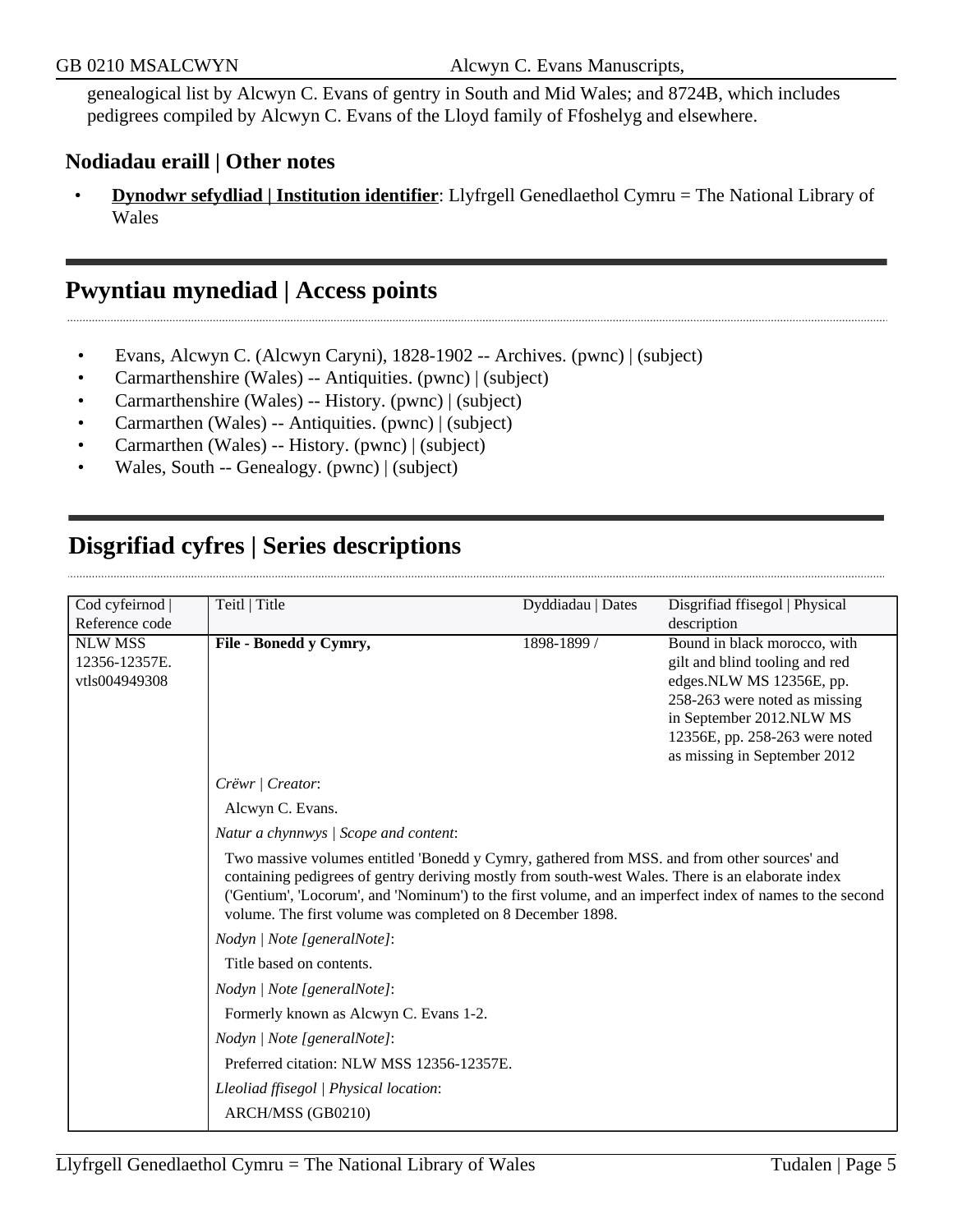| <b>NLW MS 12358D</b>                                   | File - Records of the borough of                                                                                                                                                                                                                                                                                                                                                                                                                                                                                                                                                                                          | 1851-1853 /                       | Bound in half vellum, with gilt                    |
|--------------------------------------------------------|---------------------------------------------------------------------------------------------------------------------------------------------------------------------------------------------------------------------------------------------------------------------------------------------------------------------------------------------------------------------------------------------------------------------------------------------------------------------------------------------------------------------------------------------------------------------------------------------------------------------------|-----------------------------------|----------------------------------------------------|
| <b>[RESTRICTED</b>                                     | Carmarthen,                                                                                                                                                                                                                                                                                                                                                                                                                                                                                                                                                                                                               |                                   | tooling and red edges.                             |
| ACCESS].                                               |                                                                                                                                                                                                                                                                                                                                                                                                                                                                                                                                                                                                                           |                                   |                                                    |
| vtls004949337                                          |                                                                                                                                                                                                                                                                                                                                                                                                                                                                                                                                                                                                                           |                                   |                                                    |
|                                                        | Crëwr   Creator:                                                                                                                                                                                                                                                                                                                                                                                                                                                                                                                                                                                                          |                                   |                                                    |
|                                                        | Alcwyn C. Evans.                                                                                                                                                                                                                                                                                                                                                                                                                                                                                                                                                                                                          |                                   |                                                    |
|                                                        | Natur a chynnwys / Scope and content:                                                                                                                                                                                                                                                                                                                                                                                                                                                                                                                                                                                     |                                   |                                                    |
|                                                        | A volume entitled on the cover 'The Records of the Corporate Borough of Carmarthen, during the reigns<br>of Elizabeth, James I., Charles I., Oliver Cromwell, Charles II., James II., William & Mary, Anne,<br>George I., and George II. Ad verbum et literam transcripta, ex tabulis publicis ab Alcuino C. Evans'. The<br>volume contains transcripts of records from the original 'Book of Ordinances' preserved in the common<br>coffer of the borough, the records dating from 1590 to 1764. According to the imprint on the title-page<br>the work was compiled at Carmarthen between September 1851 and July 1853. |                                   |                                                    |
|                                                        | Amodau rheoli defnydd   Conditions governing use:                                                                                                                                                                                                                                                                                                                                                                                                                                                                                                                                                                         |                                   |                                                    |
|                                                        | Usual copyright laws apply.                                                                                                                                                                                                                                                                                                                                                                                                                                                                                                                                                                                               |                                   |                                                    |
|                                                        | Nodyn   Note [generalNote]:                                                                                                                                                                                                                                                                                                                                                                                                                                                                                                                                                                                               |                                   |                                                    |
|                                                        | Title based on contents.                                                                                                                                                                                                                                                                                                                                                                                                                                                                                                                                                                                                  |                                   |                                                    |
|                                                        | Nodyn   Note [generalNote]:                                                                                                                                                                                                                                                                                                                                                                                                                                                                                                                                                                                               |                                   |                                                    |
|                                                        | Formerly Alcwyn C. Evans MS 3.                                                                                                                                                                                                                                                                                                                                                                                                                                                                                                                                                                                            |                                   |                                                    |
|                                                        | Nodyn   Note [generalNote]:                                                                                                                                                                                                                                                                                                                                                                                                                                                                                                                                                                                               |                                   |                                                    |
|                                                        | Preferred citation: NLW MS 12358D [RESTRICTED ACCESS].                                                                                                                                                                                                                                                                                                                                                                                                                                                                                                                                                                    |                                   |                                                    |
|                                                        | Lleoliad ffisegol   Physical location:                                                                                                                                                                                                                                                                                                                                                                                                                                                                                                                                                                                    |                                   |                                                    |
|                                                        | ARCH/MSS (GB0210)                                                                                                                                                                                                                                                                                                                                                                                                                                                                                                                                                                                                         |                                   |                                                    |
|                                                        | Lleoliad ffisegol   Physical location:                                                                                                                                                                                                                                                                                                                                                                                                                                                                                                                                                                                    |                                   |                                                    |
|                                                        | DE/SOUTH SA/OPEN SHELVES                                                                                                                                                                                                                                                                                                                                                                                                                                                                                                                                                                                                  |                                   |                                                    |
| <b>NLW MS 12359D</b><br><b>[RESTRICTED</b><br>ACCESS]. | File - Pedigrees,                                                                                                                                                                                                                                                                                                                                                                                                                                                                                                                                                                                                         | [19 cent., last $\frac{1}{4}$ ] / | Bound in calf, with gilt tooling<br>and red edges. |
| vtls004949345                                          |                                                                                                                                                                                                                                                                                                                                                                                                                                                                                                                                                                                                                           |                                   |                                                    |
|                                                        | Crëwr   Creator:                                                                                                                                                                                                                                                                                                                                                                                                                                                                                                                                                                                                          |                                   |                                                    |
|                                                        | Alcwyn C. Evans.                                                                                                                                                                                                                                                                                                                                                                                                                                                                                                                                                                                                          |                                   |                                                    |
|                                                        | Natur a chynnwys / Scope and content:                                                                                                                                                                                                                                                                                                                                                                                                                                                                                                                                                                                     |                                   |                                                    |
|                                                        | A volume of pedigrees comprising 'Book A' ('The British Genealogist of the Gentry of Carmarthenshire'),<br>'Book B' ('The British Genealogist, of the Gentry of Cardiganshire') and 'Book C' ('The British<br>Genealogist of the Gentry of Pembrokeshire'). Lettered on the spine 'British Genealogy Alcwyn C.<br>Evans. Carmarthen'.                                                                                                                                                                                                                                                                                     |                                   |                                                    |
|                                                        | Amodau rheoli defnydd   Conditions governing use:                                                                                                                                                                                                                                                                                                                                                                                                                                                                                                                                                                         |                                   |                                                    |
|                                                        | Usual copyright laws apply.                                                                                                                                                                                                                                                                                                                                                                                                                                                                                                                                                                                               |                                   |                                                    |
|                                                        | Nodyn   Note [generalNote]:                                                                                                                                                                                                                                                                                                                                                                                                                                                                                                                                                                                               |                                   |                                                    |
|                                                        | Title based on contents.                                                                                                                                                                                                                                                                                                                                                                                                                                                                                                                                                                                                  |                                   |                                                    |
|                                                        | Nodyn   Note [generalNote]:                                                                                                                                                                                                                                                                                                                                                                                                                                                                                                                                                                                               |                                   |                                                    |
|                                                        | Formerly Alcwyn C. Evans MS 4.                                                                                                                                                                                                                                                                                                                                                                                                                                                                                                                                                                                            |                                   |                                                    |
|                                                        | Nodyn   Note [generalNote]:                                                                                                                                                                                                                                                                                                                                                                                                                                                                                                                                                                                               |                                   |                                                    |
|                                                        | Preferred citation: NLW MS 12359D [RESTRICTED ACCESS].                                                                                                                                                                                                                                                                                                                                                                                                                                                                                                                                                                    |                                   |                                                    |
|                                                        | Lleoliad ffisegol   Physical location:                                                                                                                                                                                                                                                                                                                                                                                                                                                                                                                                                                                    |                                   |                                                    |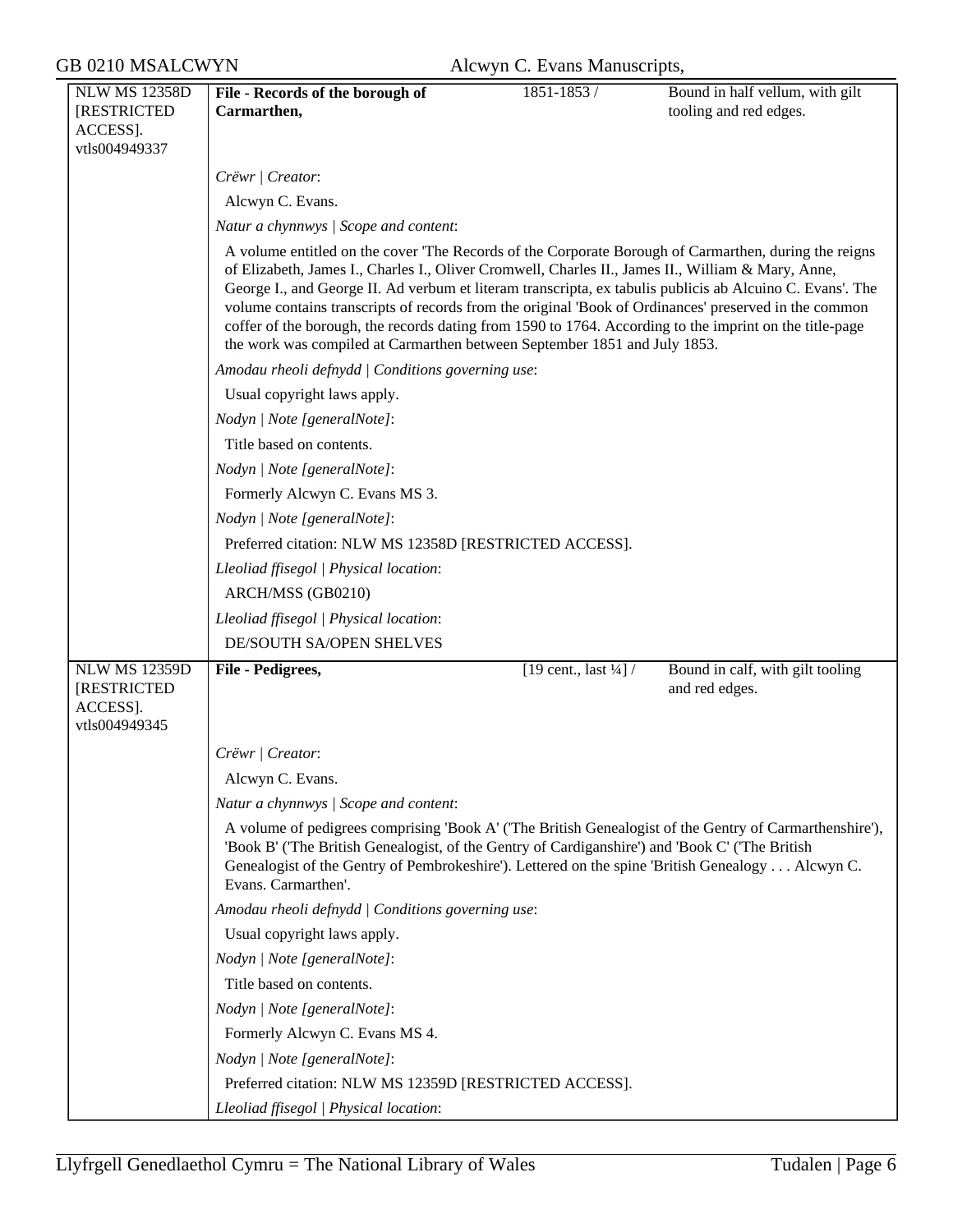|                                                                  | ARCH/MSS (GB0210)                                                                                                                                                                                                                                                                                                                                        |                                   |                                                         |
|------------------------------------------------------------------|----------------------------------------------------------------------------------------------------------------------------------------------------------------------------------------------------------------------------------------------------------------------------------------------------------------------------------------------------------|-----------------------------------|---------------------------------------------------------|
|                                                                  | Lleoliad ffisegol   Physical location:                                                                                                                                                                                                                                                                                                                   |                                   |                                                         |
|                                                                  | DE/SOUTH SA/OPEN SHELVES                                                                                                                                                                                                                                                                                                                                 |                                   |                                                         |
|                                                                  | Lleoliad ffisegol   Physical location:                                                                                                                                                                                                                                                                                                                   |                                   |                                                         |
|                                                                  | DE/SOUTH SA/OPEN SHELVES                                                                                                                                                                                                                                                                                                                                 |                                   |                                                         |
| <b>NLW MS 12360D</b>                                             | File - Pedigrees,                                                                                                                                                                                                                                                                                                                                        | [19 cent., last $\frac{1}{4}$ ] / | Bound in calf, with gilt tooling                        |
| [RESTRICTED                                                      |                                                                                                                                                                                                                                                                                                                                                          |                                   | and red edges.                                          |
| ACCESS].<br>vtls006388531                                        |                                                                                                                                                                                                                                                                                                                                                          |                                   |                                                         |
|                                                                  | Crëwr   Creator:                                                                                                                                                                                                                                                                                                                                         |                                   |                                                         |
|                                                                  |                                                                                                                                                                                                                                                                                                                                                          |                                   |                                                         |
|                                                                  | Alcwyn C. Evans.                                                                                                                                                                                                                                                                                                                                         |                                   |                                                         |
|                                                                  | Natur a chynnwys / Scope and content:                                                                                                                                                                                                                                                                                                                    |                                   |                                                         |
|                                                                  | A volume of pedigrees comprising 'Book D' ('Brychan Brycheinog' [sic]), 'Book E' ('The British<br>Genealogist of the Gentry in some parts of Glamorgan, Brecknock, &c.'), 'Book F', 'Book G' ('The<br>Sixth Booke of ye Brittish Genealogist of Brecknockshire') and 'Book H'. Lettered on the spine 'British<br>Genealogy Alcwyn C. Evans. Carmarthen'. |                                   |                                                         |
|                                                                  | Amodau rheoli defnydd   Conditions governing use:                                                                                                                                                                                                                                                                                                        |                                   |                                                         |
|                                                                  | Usual copyright laws apply.                                                                                                                                                                                                                                                                                                                              |                                   |                                                         |
|                                                                  | Nodyn   Note [generalNote]:                                                                                                                                                                                                                                                                                                                              |                                   |                                                         |
|                                                                  | Title based on contents.                                                                                                                                                                                                                                                                                                                                 |                                   |                                                         |
|                                                                  | Nodyn   Note [generalNote]:                                                                                                                                                                                                                                                                                                                              |                                   |                                                         |
|                                                                  | Formerly Alcwyn C. Evans MS 5.                                                                                                                                                                                                                                                                                                                           |                                   |                                                         |
|                                                                  | Nodyn   Note [generalNote]:                                                                                                                                                                                                                                                                                                                              |                                   |                                                         |
|                                                                  | Preferred citation: NLW MS 12360D [RESTRICTED ACCESS].                                                                                                                                                                                                                                                                                                   |                                   |                                                         |
|                                                                  | Lleoliad ffisegol   Physical location:                                                                                                                                                                                                                                                                                                                   |                                   |                                                         |
|                                                                  | ARCH/MSS (GB0210)                                                                                                                                                                                                                                                                                                                                        |                                   |                                                         |
|                                                                  | Lleoliad ffisegol   Physical location:                                                                                                                                                                                                                                                                                                                   |                                   |                                                         |
|                                                                  | DE/SOUTH SA/OPEN SHELVES                                                                                                                                                                                                                                                                                                                                 |                                   |                                                         |
|                                                                  | Lleoliad ffisegol   Physical location:                                                                                                                                                                                                                                                                                                                   |                                   |                                                         |
|                                                                  | DE/SOUTH SA/OPEN SHELVES                                                                                                                                                                                                                                                                                                                                 |                                   |                                                         |
| <b>NLW MS 12361D</b><br>[RESTRICTED<br>ACCESS].<br>vtls004949377 | File - Index to pedigrees,                                                                                                                                                                                                                                                                                                                               | [19 cent., last $\frac{1}{4}$ ] / | Bound in half calf, with gilt<br>tooling and red edges. |
|                                                                  |                                                                                                                                                                                                                                                                                                                                                          |                                   |                                                         |
|                                                                  | Crëwr   Creator:                                                                                                                                                                                                                                                                                                                                         |                                   |                                                         |
|                                                                  | Alcwyn C. Evans.                                                                                                                                                                                                                                                                                                                                         |                                   |                                                         |
|                                                                  | Natur a chynnwys / Scope and content:                                                                                                                                                                                                                                                                                                                    |                                   |                                                         |
|                                                                  | A volume lettered on the spine 'British Genealogy, Index. Alcwyn C. Evans. MSS.' and comprising<br>indexes of places and persons contained in NLW MSS 12359-12360D, together with a list of contents of<br><b>NLW MS 12356E.</b>                                                                                                                         |                                   |                                                         |
|                                                                  | Amodau rheoli defnydd   Conditions governing use:                                                                                                                                                                                                                                                                                                        |                                   |                                                         |
|                                                                  | Usual copyright laws apply.                                                                                                                                                                                                                                                                                                                              |                                   |                                                         |
|                                                                  | Nodyn   Note [generalNote]:                                                                                                                                                                                                                                                                                                                              |                                   |                                                         |
|                                                                  | Title based on contents.                                                                                                                                                                                                                                                                                                                                 |                                   |                                                         |
|                                                                  | Nodyn   Note [generalNote]:                                                                                                                                                                                                                                                                                                                              |                                   |                                                         |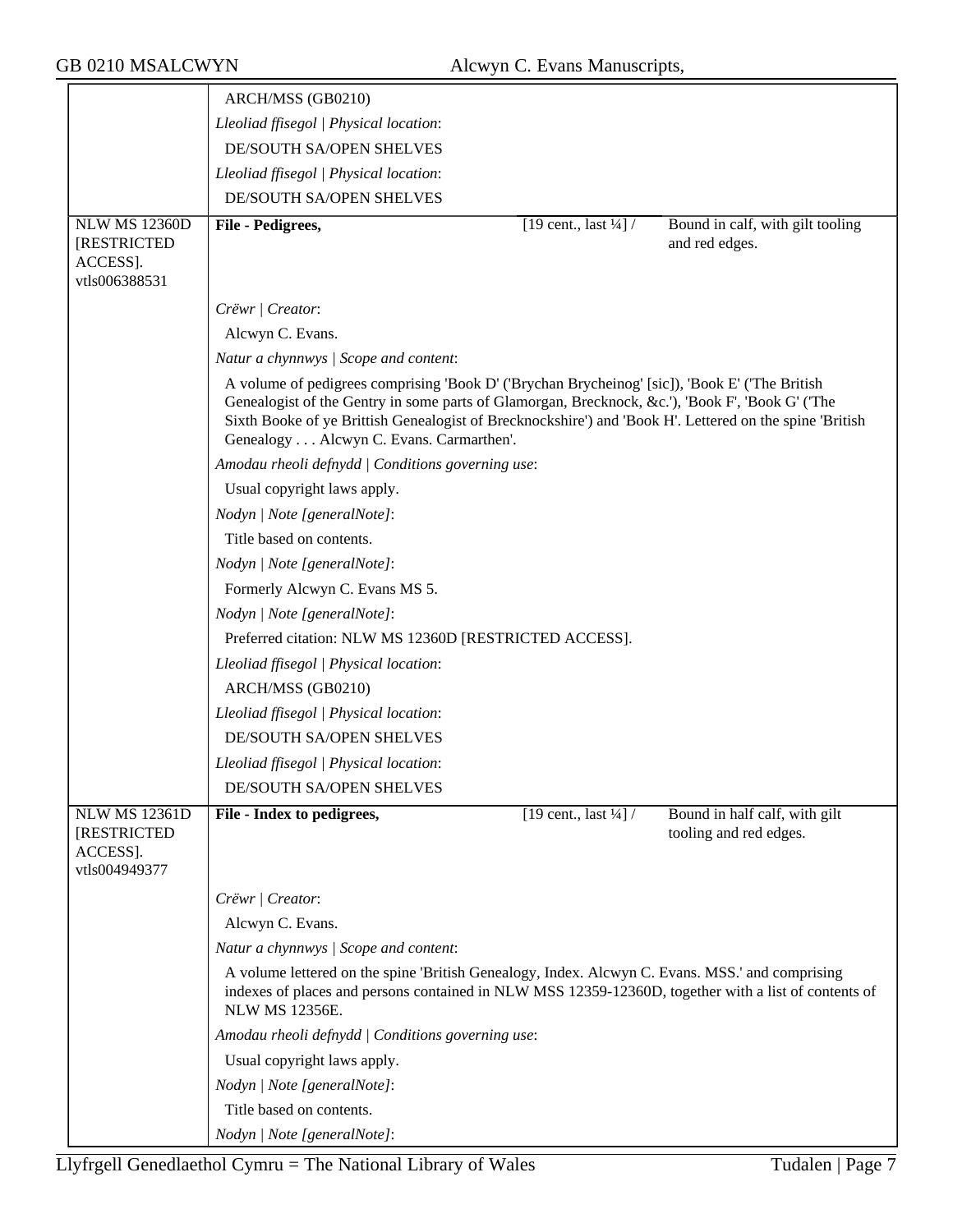|                                 | Formerly known as Alcwyn C. Evans 6.                                                                                                                                                                                                                                                                                                                                                                                                                                                                                                                                                                                                                                                                                                                                                                                                                                                                                                                                                                                                                    |
|---------------------------------|---------------------------------------------------------------------------------------------------------------------------------------------------------------------------------------------------------------------------------------------------------------------------------------------------------------------------------------------------------------------------------------------------------------------------------------------------------------------------------------------------------------------------------------------------------------------------------------------------------------------------------------------------------------------------------------------------------------------------------------------------------------------------------------------------------------------------------------------------------------------------------------------------------------------------------------------------------------------------------------------------------------------------------------------------------|
|                                 | Nodyn   Note [generalNote]:                                                                                                                                                                                                                                                                                                                                                                                                                                                                                                                                                                                                                                                                                                                                                                                                                                                                                                                                                                                                                             |
|                                 | Preferred citation: NLW MS 12361D [RESTRICTED ACCESS].                                                                                                                                                                                                                                                                                                                                                                                                                                                                                                                                                                                                                                                                                                                                                                                                                                                                                                                                                                                                  |
|                                 | Lleoliad ffisegol   Physical location:                                                                                                                                                                                                                                                                                                                                                                                                                                                                                                                                                                                                                                                                                                                                                                                                                                                                                                                                                                                                                  |
|                                 | ARCH/MSS (GB0210)                                                                                                                                                                                                                                                                                                                                                                                                                                                                                                                                                                                                                                                                                                                                                                                                                                                                                                                                                                                                                                       |
|                                 | Lleoliad ffisegol   Physical location:                                                                                                                                                                                                                                                                                                                                                                                                                                                                                                                                                                                                                                                                                                                                                                                                                                                                                                                                                                                                                  |
|                                 | DE/SOUTH SA/OPEN SHELVES                                                                                                                                                                                                                                                                                                                                                                                                                                                                                                                                                                                                                                                                                                                                                                                                                                                                                                                                                                                                                                |
|                                 | Lleoliad ffisegol   Physical location:                                                                                                                                                                                                                                                                                                                                                                                                                                                                                                                                                                                                                                                                                                                                                                                                                                                                                                                                                                                                                  |
|                                 | DE/SOUTH SA/OPEN SHELVES                                                                                                                                                                                                                                                                                                                                                                                                                                                                                                                                                                                                                                                                                                                                                                                                                                                                                                                                                                                                                                |
| NLW MS 12362D.<br>vtls004949398 | [19 cent., last $\frac{1}{4}$ ] /<br>Bound in brown morocco, with<br>File - Parish registers, charters, etc.,<br>gilt and blind tooling and red<br>edges.                                                                                                                                                                                                                                                                                                                                                                                                                                                                                                                                                                                                                                                                                                                                                                                                                                                                                               |
|                                 | Crëwr   Creator:                                                                                                                                                                                                                                                                                                                                                                                                                                                                                                                                                                                                                                                                                                                                                                                                                                                                                                                                                                                                                                        |
|                                 | Alcwyn C. Evans.                                                                                                                                                                                                                                                                                                                                                                                                                                                                                                                                                                                                                                                                                                                                                                                                                                                                                                                                                                                                                                        |
|                                 | Natur a chynnwys / Scope and content:                                                                                                                                                                                                                                                                                                                                                                                                                                                                                                                                                                                                                                                                                                                                                                                                                                                                                                                                                                                                                   |
|                                 | A volume lettered on the spine 'Register of St. Peter's Carmarthen. Alcwyn C. Evans. Carmarthen'. It<br>contains transcripts of entries of baptisms, marriages, and burials in the parish registers of Newchurch,<br>co. Carmarthen, 1720-1812; a biographical list, compiled in 1893, of vicars of Saint Peter's, Caermarthen<br>[sic], 1278-1889; transcripts of entries of baptisms, marriages, burials, etc., in the parish registers of Saint<br>Peter's, Carmarthen, 1671-1812 (excepting 1690-1699 when no entries were recorded); transcripts and/<br>or English translations of charters and other records, ante 1186-1567, of the abbey of Strata Florida, taken<br>from public records and from manuscripts in the British Museum, together with a list of the abbots; and<br>a transcript, with minor omissions, of the register of the Independent Church of Pant-teg, Abergwili,<br>1690-1813, contained in NLW MS 12388C. The Pant-teg register contained in this volume was published<br>by E. D. Jones in Y Cofiadur, 1953, pp. 19-70. |
|                                 | Nodyn   Note [generalNote]:                                                                                                                                                                                                                                                                                                                                                                                                                                                                                                                                                                                                                                                                                                                                                                                                                                                                                                                                                                                                                             |
|                                 | Title based on contents.                                                                                                                                                                                                                                                                                                                                                                                                                                                                                                                                                                                                                                                                                                                                                                                                                                                                                                                                                                                                                                |
|                                 | Nodyn   Note [generalNote]:                                                                                                                                                                                                                                                                                                                                                                                                                                                                                                                                                                                                                                                                                                                                                                                                                                                                                                                                                                                                                             |
|                                 | Formerly known as Alcwyn C. Evans 7.                                                                                                                                                                                                                                                                                                                                                                                                                                                                                                                                                                                                                                                                                                                                                                                                                                                                                                                                                                                                                    |
|                                 | Nodyn   Note [generalNote]:                                                                                                                                                                                                                                                                                                                                                                                                                                                                                                                                                                                                                                                                                                                                                                                                                                                                                                                                                                                                                             |
|                                 | Preferred citation: NLW MS 12362D.                                                                                                                                                                                                                                                                                                                                                                                                                                                                                                                                                                                                                                                                                                                                                                                                                                                                                                                                                                                                                      |
|                                 | Lleoliad ffisegol   Physical location:                                                                                                                                                                                                                                                                                                                                                                                                                                                                                                                                                                                                                                                                                                                                                                                                                                                                                                                                                                                                                  |
|                                 | ARCH/MSS (GB0210)                                                                                                                                                                                                                                                                                                                                                                                                                                                                                                                                                                                                                                                                                                                                                                                                                                                                                                                                                                                                                                       |
| NLW MS 12363D.<br>vtls004949404 | File - Collocation of names in the registers<br>[19 cent., last $\frac{1}{4}$ ] /<br>Bound in brown morocco, with<br>of St. Peter's, Carmarthen,<br>gilt and blind tooling and red<br>edges.                                                                                                                                                                                                                                                                                                                                                                                                                                                                                                                                                                                                                                                                                                                                                                                                                                                            |
|                                 | Crëwr   Creator:                                                                                                                                                                                                                                                                                                                                                                                                                                                                                                                                                                                                                                                                                                                                                                                                                                                                                                                                                                                                                                        |
|                                 | Alcwyn C. Evans.                                                                                                                                                                                                                                                                                                                                                                                                                                                                                                                                                                                                                                                                                                                                                                                                                                                                                                                                                                                                                                        |
|                                 | Natur a chynnwys / Scope and content:                                                                                                                                                                                                                                                                                                                                                                                                                                                                                                                                                                                                                                                                                                                                                                                                                                                                                                                                                                                                                   |
|                                 | A volume lettered on the spine 'St. Peter's Register Arranged' and containing an alphabetical index or<br>'collocation' of names recorded in the registers of the church of St. Peter's, Carmarthen. The names are<br>arranged in chronological order under each surname.                                                                                                                                                                                                                                                                                                                                                                                                                                                                                                                                                                                                                                                                                                                                                                               |
|                                 | Nodyn   Note [generalNote]:                                                                                                                                                                                                                                                                                                                                                                                                                                                                                                                                                                                                                                                                                                                                                                                                                                                                                                                                                                                                                             |
|                                 | Title based on contents.                                                                                                                                                                                                                                                                                                                                                                                                                                                                                                                                                                                                                                                                                                                                                                                                                                                                                                                                                                                                                                |
|                                 | Nodyn   Note [generalNote]:                                                                                                                                                                                                                                                                                                                                                                                                                                                                                                                                                                                                                                                                                                                                                                                                                                                                                                                                                                                                                             |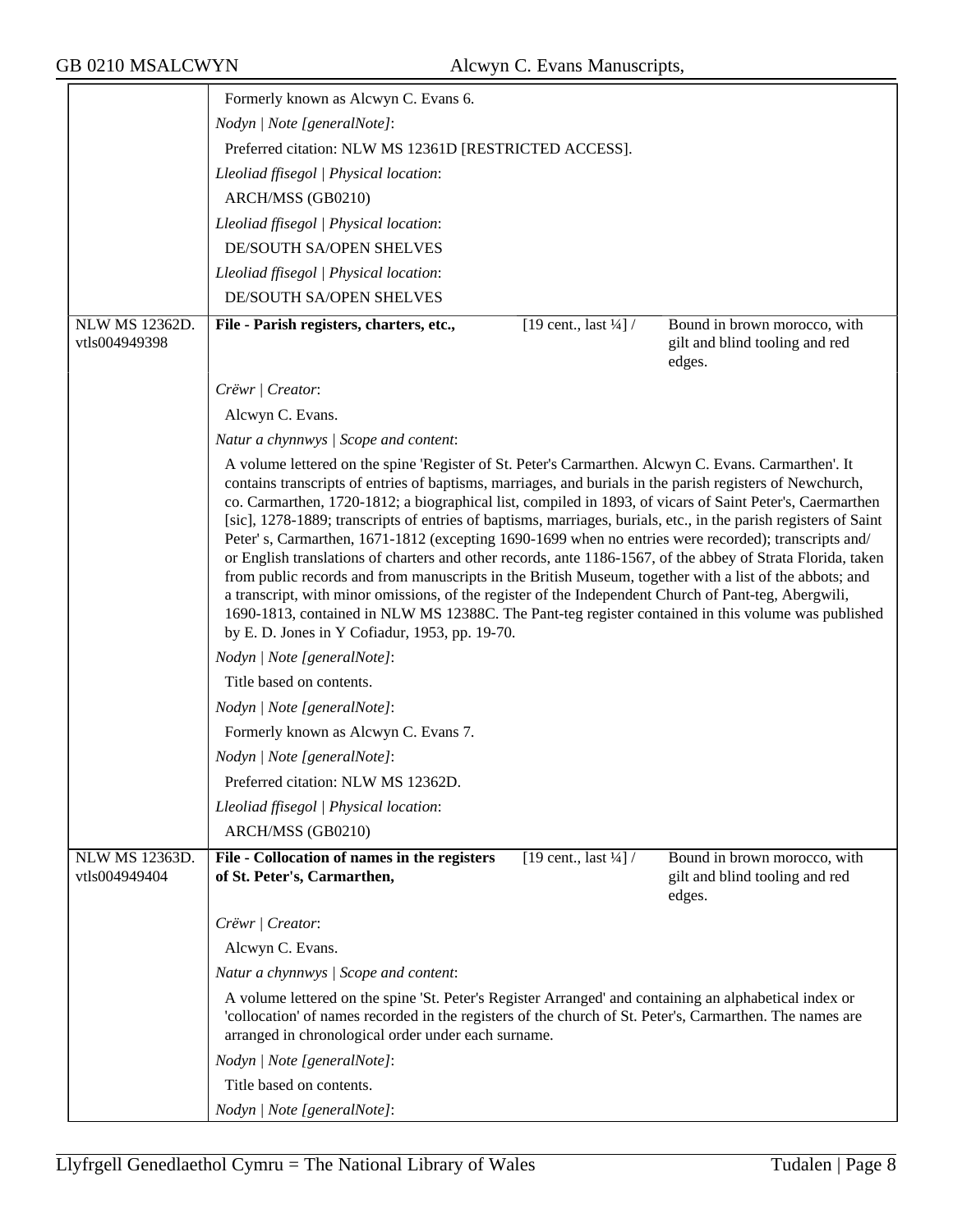|                                                  | Formerly known as Alcwyn C. Evans 8.                                                                                                                                                                                                                                                                                                                                                                                                                                                                                                                                                                                                                                                                                                                                                                                                                                                                                                                                                                                                                                                                                                                                                                                                                                                                                                                                                                                                                                                                                                                                                                                                                                                                                                                                                                                                                                                                                                                                                                                                                                                                                                                                                                                                                                                                                                                                                                                                                                                                                                                                                                                                                                                                                                                                                                                                                                                                                                                                                                                                                                                                                                                                                                                                                                                                                                                                                                                                                                                                                                                                                                                                                                                                                                                                                                                                                                                                                                                                                                                                                                                                                                                                                                                                                                                                                                                                                                                                                                                                                                                          |             |                                                                          |
|--------------------------------------------------|---------------------------------------------------------------------------------------------------------------------------------------------------------------------------------------------------------------------------------------------------------------------------------------------------------------------------------------------------------------------------------------------------------------------------------------------------------------------------------------------------------------------------------------------------------------------------------------------------------------------------------------------------------------------------------------------------------------------------------------------------------------------------------------------------------------------------------------------------------------------------------------------------------------------------------------------------------------------------------------------------------------------------------------------------------------------------------------------------------------------------------------------------------------------------------------------------------------------------------------------------------------------------------------------------------------------------------------------------------------------------------------------------------------------------------------------------------------------------------------------------------------------------------------------------------------------------------------------------------------------------------------------------------------------------------------------------------------------------------------------------------------------------------------------------------------------------------------------------------------------------------------------------------------------------------------------------------------------------------------------------------------------------------------------------------------------------------------------------------------------------------------------------------------------------------------------------------------------------------------------------------------------------------------------------------------------------------------------------------------------------------------------------------------------------------------------------------------------------------------------------------------------------------------------------------------------------------------------------------------------------------------------------------------------------------------------------------------------------------------------------------------------------------------------------------------------------------------------------------------------------------------------------------------------------------------------------------------------------------------------------------------------------------------------------------------------------------------------------------------------------------------------------------------------------------------------------------------------------------------------------------------------------------------------------------------------------------------------------------------------------------------------------------------------------------------------------------------------------------------------------------------------------------------------------------------------------------------------------------------------------------------------------------------------------------------------------------------------------------------------------------------------------------------------------------------------------------------------------------------------------------------------------------------------------------------------------------------------------------------------------------------------------------------------------------------------------------------------------------------------------------------------------------------------------------------------------------------------------------------------------------------------------------------------------------------------------------------------------------------------------------------------------------------------------------------------------------------------------------------------------------------------------------------------------------------|-------------|--------------------------------------------------------------------------|
|                                                  | Nodyn   Note [generalNote]:                                                                                                                                                                                                                                                                                                                                                                                                                                                                                                                                                                                                                                                                                                                                                                                                                                                                                                                                                                                                                                                                                                                                                                                                                                                                                                                                                                                                                                                                                                                                                                                                                                                                                                                                                                                                                                                                                                                                                                                                                                                                                                                                                                                                                                                                                                                                                                                                                                                                                                                                                                                                                                                                                                                                                                                                                                                                                                                                                                                                                                                                                                                                                                                                                                                                                                                                                                                                                                                                                                                                                                                                                                                                                                                                                                                                                                                                                                                                                                                                                                                                                                                                                                                                                                                                                                                                                                                                                                                                                                                                   |             |                                                                          |
|                                                  | Preferred citation: NLW MS 12363D.                                                                                                                                                                                                                                                                                                                                                                                                                                                                                                                                                                                                                                                                                                                                                                                                                                                                                                                                                                                                                                                                                                                                                                                                                                                                                                                                                                                                                                                                                                                                                                                                                                                                                                                                                                                                                                                                                                                                                                                                                                                                                                                                                                                                                                                                                                                                                                                                                                                                                                                                                                                                                                                                                                                                                                                                                                                                                                                                                                                                                                                                                                                                                                                                                                                                                                                                                                                                                                                                                                                                                                                                                                                                                                                                                                                                                                                                                                                                                                                                                                                                                                                                                                                                                                                                                                                                                                                                                                                                                                                            |             |                                                                          |
|                                                  | Lleoliad ffisegol   Physical location:                                                                                                                                                                                                                                                                                                                                                                                                                                                                                                                                                                                                                                                                                                                                                                                                                                                                                                                                                                                                                                                                                                                                                                                                                                                                                                                                                                                                                                                                                                                                                                                                                                                                                                                                                                                                                                                                                                                                                                                                                                                                                                                                                                                                                                                                                                                                                                                                                                                                                                                                                                                                                                                                                                                                                                                                                                                                                                                                                                                                                                                                                                                                                                                                                                                                                                                                                                                                                                                                                                                                                                                                                                                                                                                                                                                                                                                                                                                                                                                                                                                                                                                                                                                                                                                                                                                                                                                                                                                                                                                        |             |                                                                          |
|                                                  | ARCH/MSS (GB0210)                                                                                                                                                                                                                                                                                                                                                                                                                                                                                                                                                                                                                                                                                                                                                                                                                                                                                                                                                                                                                                                                                                                                                                                                                                                                                                                                                                                                                                                                                                                                                                                                                                                                                                                                                                                                                                                                                                                                                                                                                                                                                                                                                                                                                                                                                                                                                                                                                                                                                                                                                                                                                                                                                                                                                                                                                                                                                                                                                                                                                                                                                                                                                                                                                                                                                                                                                                                                                                                                                                                                                                                                                                                                                                                                                                                                                                                                                                                                                                                                                                                                                                                                                                                                                                                                                                                                                                                                                                                                                                                                             |             |                                                                          |
|                                                  |                                                                                                                                                                                                                                                                                                                                                                                                                                                                                                                                                                                                                                                                                                                                                                                                                                                                                                                                                                                                                                                                                                                                                                                                                                                                                                                                                                                                                                                                                                                                                                                                                                                                                                                                                                                                                                                                                                                                                                                                                                                                                                                                                                                                                                                                                                                                                                                                                                                                                                                                                                                                                                                                                                                                                                                                                                                                                                                                                                                                                                                                                                                                                                                                                                                                                                                                                                                                                                                                                                                                                                                                                                                                                                                                                                                                                                                                                                                                                                                                                                                                                                                                                                                                                                                                                                                                                                                                                                                                                                                                                               |             |                                                                          |
| <b>NLW MSS</b><br>12364-12365D.<br>vtls004974009 | File - Materials relating to Carmarthen,                                                                                                                                                                                                                                                                                                                                                                                                                                                                                                                                                                                                                                                                                                                                                                                                                                                                                                                                                                                                                                                                                                                                                                                                                                                                                                                                                                                                                                                                                                                                                                                                                                                                                                                                                                                                                                                                                                                                                                                                                                                                                                                                                                                                                                                                                                                                                                                                                                                                                                                                                                                                                                                                                                                                                                                                                                                                                                                                                                                                                                                                                                                                                                                                                                                                                                                                                                                                                                                                                                                                                                                                                                                                                                                                                                                                                                                                                                                                                                                                                                                                                                                                                                                                                                                                                                                                                                                                                                                                                                                      | [1850x1900] | Bound in brown morocco, with<br>gilt and blind tooling and red<br>edges. |
|                                                  | Crëwr   Creator:                                                                                                                                                                                                                                                                                                                                                                                                                                                                                                                                                                                                                                                                                                                                                                                                                                                                                                                                                                                                                                                                                                                                                                                                                                                                                                                                                                                                                                                                                                                                                                                                                                                                                                                                                                                                                                                                                                                                                                                                                                                                                                                                                                                                                                                                                                                                                                                                                                                                                                                                                                                                                                                                                                                                                                                                                                                                                                                                                                                                                                                                                                                                                                                                                                                                                                                                                                                                                                                                                                                                                                                                                                                                                                                                                                                                                                                                                                                                                                                                                                                                                                                                                                                                                                                                                                                                                                                                                                                                                                                                              |             |                                                                          |
|                                                  | Alcwyn C. Evans.                                                                                                                                                                                                                                                                                                                                                                                                                                                                                                                                                                                                                                                                                                                                                                                                                                                                                                                                                                                                                                                                                                                                                                                                                                                                                                                                                                                                                                                                                                                                                                                                                                                                                                                                                                                                                                                                                                                                                                                                                                                                                                                                                                                                                                                                                                                                                                                                                                                                                                                                                                                                                                                                                                                                                                                                                                                                                                                                                                                                                                                                                                                                                                                                                                                                                                                                                                                                                                                                                                                                                                                                                                                                                                                                                                                                                                                                                                                                                                                                                                                                                                                                                                                                                                                                                                                                                                                                                                                                                                                                              |             |                                                                          |
|                                                  | Natur a chynnwys / Scope and content:                                                                                                                                                                                                                                                                                                                                                                                                                                                                                                                                                                                                                                                                                                                                                                                                                                                                                                                                                                                                                                                                                                                                                                                                                                                                                                                                                                                                                                                                                                                                                                                                                                                                                                                                                                                                                                                                                                                                                                                                                                                                                                                                                                                                                                                                                                                                                                                                                                                                                                                                                                                                                                                                                                                                                                                                                                                                                                                                                                                                                                                                                                                                                                                                                                                                                                                                                                                                                                                                                                                                                                                                                                                                                                                                                                                                                                                                                                                                                                                                                                                                                                                                                                                                                                                                                                                                                                                                                                                                                                                         |             |                                                                          |
|                                                  |                                                                                                                                                                                                                                                                                                                                                                                                                                                                                                                                                                                                                                                                                                                                                                                                                                                                                                                                                                                                                                                                                                                                                                                                                                                                                                                                                                                                                                                                                                                                                                                                                                                                                                                                                                                                                                                                                                                                                                                                                                                                                                                                                                                                                                                                                                                                                                                                                                                                                                                                                                                                                                                                                                                                                                                                                                                                                                                                                                                                                                                                                                                                                                                                                                                                                                                                                                                                                                                                                                                                                                                                                                                                                                                                                                                                                                                                                                                                                                                                                                                                                                                                                                                                                                                                                                                                                                                                                                                                                                                                                               |             |                                                                          |
|                                                  | Two volumes of transcripts, etc., lettered on the spine 'Collectanea concerning Caermarthen Alcwyn<br>C. Evans, Caermarthen'. In addition the fly-leaf of the first volume is inscribed 'Collectanea relating to<br>the Town and County of Caermarthen'. The contents include a printed copy of Cartularium S. Johannis<br>Bapt. [recte S. John the Evangelist] de Caermarthen (Cheltenham, 1865), together with a transcript,<br>an English translation, notes, references, a list of priors, and indexes compiled by the scribe in 1869 [see<br>Peniarth MS 401 and NLW MS 12376C]; inscriptions and epitaphs in the churches and churchyards<br>of Llanelly, Penbre, Kidwely, St. Ishmael, Llanstephan, Cilycwm, Mothvey, Mydrim, Llanvihangel,<br>Llanginning, Llandevaelog, Llanvihangel Aberbythich, Llanvynnydd, Llanfair ar y bryn, Llanarthney,<br>Cowbridge, Llanbleiddian in Llantrissaint, Llanfihangel (Y Pont Fon), Llandochai, St. Hilary, and the<br>Irish Franciscans' Church in the Convent of Isidore at Rome, together with a few plans and armorial<br>bearings, the latter both emblazoned and in trick; reminiscences of 'old' David Rees, clerk of St. Peter's<br>Church, Carmarthen (a list of public houses in the borough in 1798, a grinding mill in Blue Street, the<br>imprisonment of the French on 26 February 1797, the pillorying of Thomas Evans ('Twm Penpistyll')<br>['Tomos Glyn Cothi'] four times in one year for treason, the visit of Lord Nelson, etc.); annotated<br>transcripts of 'cywyddau', etc., by Hopkin ap Thomas ap Eineon, Ieuan Deulwyn, William ap Ieuan hen,<br>and Lewis Glyn Cothi; archaeological and historical notes, from Archaeologia Cambrensis, 1852-1859,<br>on Castell Carreg Cennen, Cwrt Bryn y Beirdd, 'Llyn fan. The Caermarthenshire Van pool and its<br>fairies', Kidwelly Castle, Kidwelly Church, and the boundaries of Carmarthenshire; abstracts of grants<br>of the manor of Emlyn otherwise Emlyon, co. Carmarthen, 1611-1614; transcripts of an instrument of<br>sequestration of the fruits of the parish church of St. Peter's, Carmarthen, 1705, and of the presentation<br>of Richard Prichard, M.A., to the benefice, 1709; 'Hanes Mynachlog Talyllychau. The History of Talley<br>Monastery' by David Howell ('Llawdden'), with an English translation by Edwd. Davies, classical tutor<br>in Brecon Independent College; an annotated transcript of a letter from John Vaughan, 2nd viscount<br>Lisburne, from Crosswood, to Thomas Pryse, M.P., at Gogerddan, 1739 (the writer's misfortune at<br>Llannidloes, observations on the inhabitants of Cardigan and a wish for the recipient's success); a<br>transcript of 'Valoi Benefic' in Wallia' from Harleian MS 128; 'An Inventory of the White or Grey<br>Friars at Caermarthen' [1534] transcribed from public records; a transcript of 'The Roll of Fealty and<br>Presentments in Caermarthenshire on the accession of Edward the Black Prince to his Principality of<br>Wales', 1343; a biographical note on Sir Stephen Bawcen (ob. 1257); 'cywyddau' and 'awdlau' by David<br>ap Edmund and Lewis Glyn Cothi, with annotations; accounts of the Caermarthen Literary and Scientific<br>Institution from its foundation in 1841 to 1863; lists of officials (chancellors, precentors, treasurers,<br>and archdeacons) of the diocese of St. Davids from the twelfth to the nineteenth century; 'Chwedyl o<br>Rhydychain'; a parchment missive in Norman-French, 1356, from John Laurens, mayor of Caermarthen,<br>to the people of Barnstaple, 'expressing Reciprocal Professions of Good Will' (endorsed 'Agreement<br>to have access to each other's Fairs without Toll'), together with an English translation; epitaphs in the<br>church and churchyard of St. Peter's, Carmarthen; poetry, partly extracted from Rhys Jones: Gorchestion<br>Beirdd Cymru (Amwythig, 1773), by Aneurin, Taliesin, Risiart ap Rys ('o Langarfan'), Llywarch Hen,<br>Bardd Glas o'r Gadair, Rhys Goch (Tir Iarll), and Rhys Goch o Eryri; two English translations, one being<br>by Lady Flora Hastings, of poems by [Johann Christoph Friedrich von] Schiller; a bill from John Jones,<br>Carmarthen, for engraving the inscription (enclosed) on a brass plate put in the foundation stone of St.<br>Paul's Church, Carmarthen, and the inscription on a silver trowel used by Thomas Burgess, bishop of St.<br>Davids, in laying the first stone, 1824, with annotations by the scribe; extracts from Cambrian Register |             |                                                                          |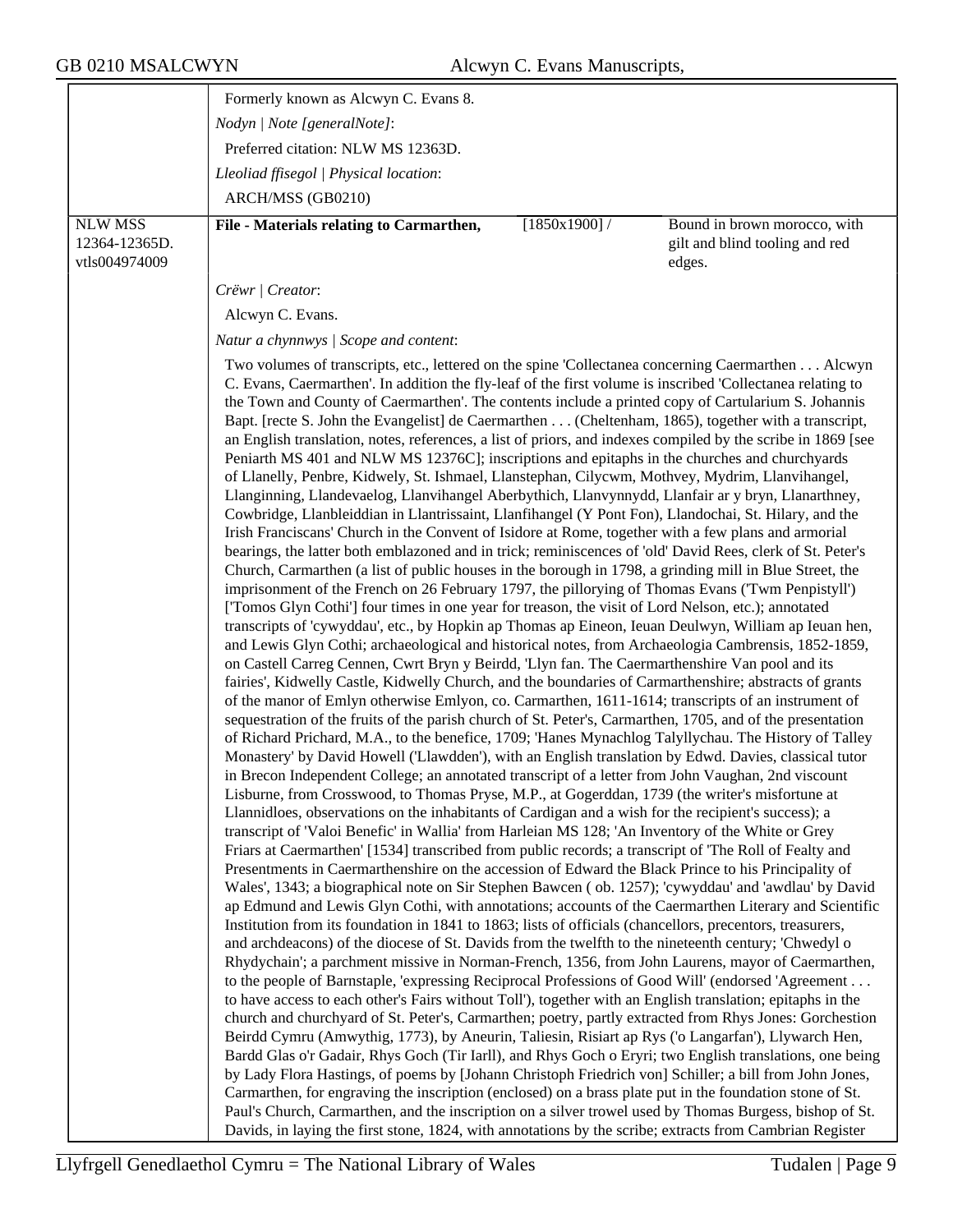and Archaeologia Cambrensis, etc. ('What 'Dyved' was', 'The Caio Gold Mines', 'The Rebellion. Temp. Oliver Cromwell', translations of poetry by Lewis Glyn Cothi, Gogofau, Owen Glyndwr's progress in South Wales in 1403, a description of Allt Cynedda, 'Eisteddfodau: Temp. Henry IV', 'On Carn Goch in Caermarthenshire', 'The Dolau Cothy Stones', etc.); a 'cywydd' by Gruffydd Llwyd ap Dafydd ap Eineon Lygliw, with an English translation and annotations; extracts relating to the tale of Merlin; a list of festivals of Welsh saints; a 'cywydd' by William Egwad ('o'r Ynyswen'); a history of Dryslwyn Castle; an English translation of the charter granted to the burgesses of Llaugharne by Sir Guy de Bryan, circa 1300; 'A Sketch of the Life of Revd. John Evans [Unitarian minister at Evesham and Carmarthen], written by his nephew'; extracts from public records relating to Carmarthenshire; a list of parliamentary representatives for the county and for the county borough of Carmarthen, with dates and biographical details, for the period 1536- 1895 (continued)Printed abstracts and manuscript transcripts of fourteen charters of the borough of Cardiff, 1338-1687, and transcripts of cases and opinions of John Richardson, Middle Temple, 1818, Henry Al(s)worth Merewether, Chancery Lane, 1824-1825, etc., relating to the appointment of constables and capital burgesses, exemption from corporation tolls, etc.; a grant of the lordship of Kidwellie to John Vaughan, 1st earl of Carbery, and Richard, lord Vaughan, his son and heir apparent, 1630; transcripts and translated abstracts of the parish registers of Trelech a'r Bettws, 1663-1837; abstracts of pre-1600 probate records preserved in the St. Davids Diocesan Registry, Carmarthen, with a list of testators recorded in each bundle and an index of places; material towards a history of the families of Vaughan and Lake, in the form of annotated transcripts and abstracts of probate records, compiled pedigrees, extracts from the parish registers of Llandevaelog, 1695-1780, Llanfihangel Aberbythich, 1704-1774, Llanarthney, 1729, St. Peter's, Carmarthen, 1704-1806, Llandybie, 1702-1781, Llangunnor, 1728-1779, and Llangendeirn, 1739-1779, similar epitaphs from the parish churches of Llangunnor and Llandevaelog, and records of the services of Captain Harry Vaughan, R.N., Carmarthen, and of his brother-in- law Captain James Katon, R.N.; material relating to the families of Bloome (Blome) and Copner, in the form of annotated transcripts and abstracts of probate records, compiled pedigrees, and extracts from the parish registers of Abergwili, 1723-1767, St. Peter's, Carmarthen, 1675/6-1756, and Llanvynydd, 1692-1782; a transcript of the will of Walter Rees of Water Street, parish of St. Peter, co. of the borough of Carmarthen, 1824; pedigrees based on probate records of the family of Thomas of Trelech a'r Bettws, Mydrim, Llangeler, etc. (among them being Samuel Thomas, Principal of Carmarthen Presbyterian College); a transcript of the will of William Davies late of Carmarthen but now of Five Fields Row, parish of Saint George, Hanover Square, co. Middlesex, 1788, providing for the establishment of a free school at Trelech a'r Bettws; an account of the action of the King v. General Thomas Picton in the Court of King's Bench, 1806-1808, on a charge of putting Louisa Calderon to torture in the island of Trinidad; pedigrees based on probate records of the family of Philips (Phillipps, Philipps, etc.) of Marthri [sic], co. Pembroke, Cwmgwili, Llandissilio, Laugharne, Llanarthney, Henllan Amgoed, etc.; the names of the clergy evicted from churches in co. Carmarthen by virtue of the Act of Uniformity of 1662, extracted from Edmund Calamy: The Nonconformist's Memorial (London, 1775); annotated selections, 1662-1683, taken in August 1890, from an 'old MSS Book, parchment bound, in Caermarthen Registry' [i. e., a register of St. Davids Chapter acts and leases now designated SD Ch/ B 19 in the Church in Wales Collection in the National Library of Wales]; abstracts of miscellaneous probate records in the Diocesan Registry, Carmarthen, among them being the records of the family of Middleton of Pwllcrochan, co. Pembroke, etc.; 'Notes made in a search for the ancestry of Horatio Davis, of Boston, Mass., U.S.', including abstracts of Bristol and St. Davids probate records, and extracts from the parish register of Tickenham, co. Somerset, 1540-1674; poetry by John Blackwell ['Alun'] ('o Wyddgrug'), [Thomas Evans] 'Tho[ma]s Glyn Cothi', David ap Ieuan ap Rhydderch (i.e., David Davies, Castell Hywel), Siams Dafydd ('Iago ab Dewi'), 'Gwilym Tew Glan Taf', Edw. Williams ('Iolo Morganwg'), Henry Thomas ('Don Glantowy') (a poem entitled 'Bryn Grongaer' written without a single apostrophe), and the Reverend John Evans, Coed (1808-1819); lists of freeholders and of land- and householders sworn at Carmarthen, 1764; a description of 'Caermarthen Civic Emblems'; 'Old Welsh Phrases. Collected by Mr. Lloyd Morgan, of Llanidloes', almost entirely taken from William Owen [- Pughe]: A Dictionary of the Welsh Language, vol. I (London, 1803); a transcript of George Owen's Brief Account of Wales; etc. There is a list of contents of the first volume and an alphabetical index to the second volume. Inserted as a frontispiece to the first volume is an etched view of the quay and town of Carmarthen, 1868, by D. Jones, and to the second volume an engraving of the bridge and town, and in the text there are a number of pen-and-ink illustrations.

*Nodyn | Note [generalNote]*: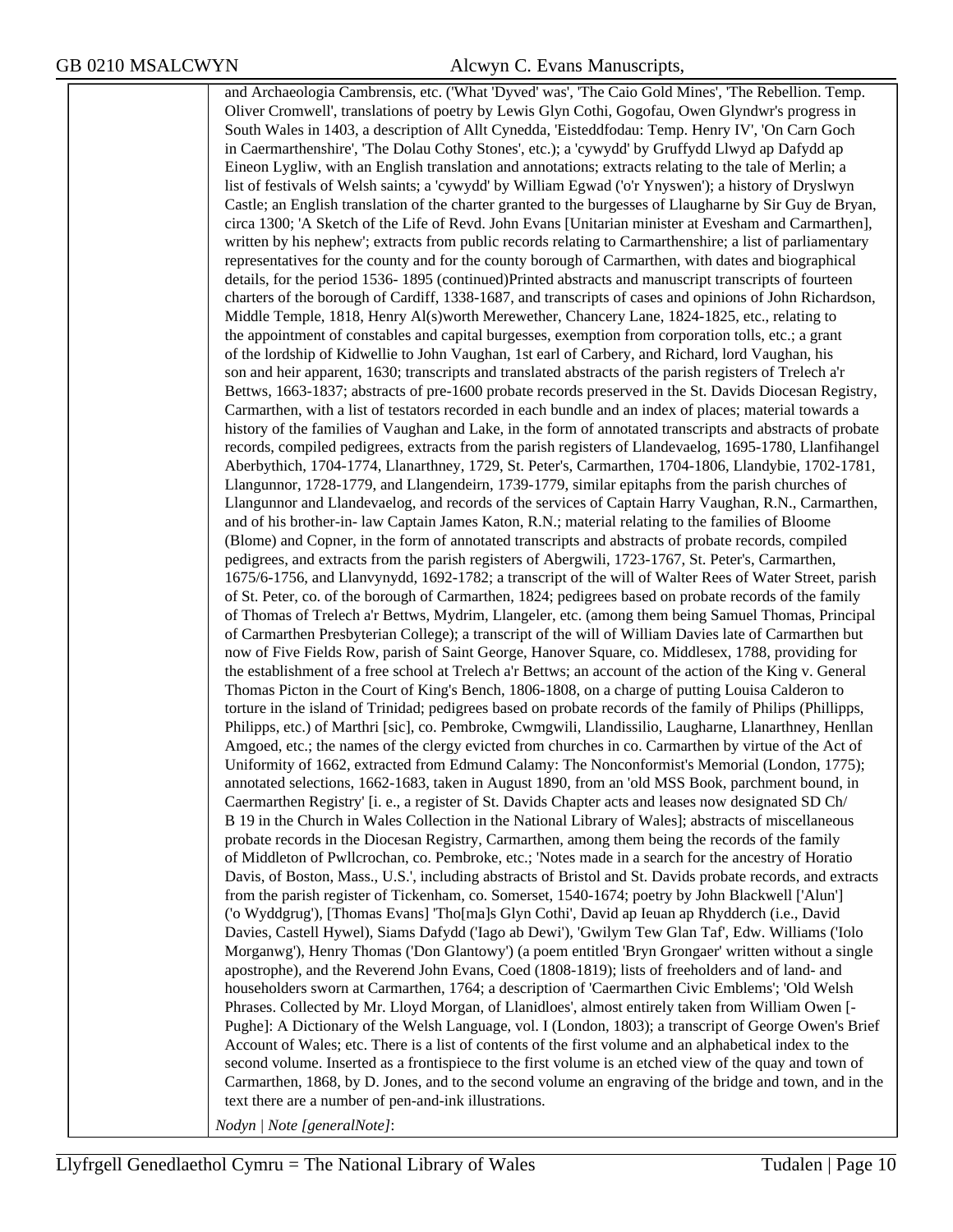| Nodyn   Note [generalNote]:<br>Formerly known as Alcwyn C. Evans 9-10.<br>Nodyn   Note [generalNote]:<br>Preferred citation: NLW MSS 12364-12365D.<br>Lleoliad ffisegol   Physical location:<br>ARCH/MSS (GB0210)<br><b>NLW MS 12366D.</b><br>File - Mayors, sheriffs, etc. of Carmarthen<br>[1885x1915]/<br>Bound in half vellum; with gilt<br>vtls004949410<br>and Carmarthenshire,<br>tooling and red edges.<br>Crëwr   Creator:<br>Alcwyn C. Evans and others.<br>Natur a chynnwys / Scope and content:<br>A volume lettered on the upper cover 'The Mayors, Sheriffs, &c. of the Borough, and the High Sheriffs of<br>the County of Caermarthen'. It contains the names, and facsimiles of the autographs of, the mayors of the<br>county borough of Carmarthen [see also N.L.W. MS. 12377D] and of the Kings and Queens of England,<br>temp. Henry IV-1911, with biographical notes; a transcript of a statement of the pedigree of William<br>Herbert, 1st earl of Pembroke, compiled in 1460 by Ievan ap Rytherch ap Ievan Lloyd, esq., Howell<br>ap David ap Ievan ap Rys, gent., and Howell Surdwall, Ievan Deulwyn, and Ievan Brechva, bards, by<br>and the names of the bailiffs, afterwards called sheriffs, of the county of the borough of Caermarthen,<br>1400-1905. The entries after 1901 are in another hand.<br>Nodyn   Note [generalNote]:<br>Title based on contents.<br>Nodyn   Note [generalNote]:<br>Formerly known as Alcwyn C. Evans 11.<br>Nodyn   Note [generalNote]:<br>Preferred citation: NLW MS 12366D.<br>Lleoliad ffisegol   Physical location:<br>ARCH/MSS (GB0210)<br><b>NLW MS 12367D.</b><br>File - Carmarthen borough records,<br>Bound in half vellum, with gilt<br>$[1850x1900]$ /<br>vtls004949435<br>tooling and red edges.<br>charters, etc.,<br>Crëwr   Creator:<br>Alcwyn C. Evans and others.<br>Natur a chynnwys / Scope and content:<br>A volume lettered on the spine 'Papers concerning Caermarthen'. It contains transcripts of the records of<br>the county borough of Carmarthen, 1581/2-1610, 1738-1835, and transcripts and/or English translations<br>of the charters of Carmarthen, 1546-1604, and Kidwelly, 1357-1618; the opinion of Mr. [] Cason,<br>Thomas Mallet, and Edward Mallet, undated, touching the right of a county magistrate to intermeddle<br>with the internal affairs of the borough of Kidwelly; a note of searches made for the endowment<br>and terrier of the church of Kidwelly; particulars of fees paid for the charter of 1618 of Kidwelly; a<br>lithograph of St. Peter's Church, Carmarthen, drawn by C. W. and published by Messrs. White & Sons,<br>Carmarthen; the opinion of Henry Wm. Hewlett, 34 Great James Street, Bedford Row [London], 1840, | Title based on contents.                                                                              |
|------------------------------------------------------------------------------------------------------------------------------------------------------------------------------------------------------------------------------------------------------------------------------------------------------------------------------------------------------------------------------------------------------------------------------------------------------------------------------------------------------------------------------------------------------------------------------------------------------------------------------------------------------------------------------------------------------------------------------------------------------------------------------------------------------------------------------------------------------------------------------------------------------------------------------------------------------------------------------------------------------------------------------------------------------------------------------------------------------------------------------------------------------------------------------------------------------------------------------------------------------------------------------------------------------------------------------------------------------------------------------------------------------------------------------------------------------------------------------------------------------------------------------------------------------------------------------------------------------------------------------------------------------------------------------------------------------------------------------------------------------------------------------------------------------------------------------------------------------------------------------------------------------------------------------------------------------------------------------------------------------------------------------------------------------------------------------------------------------------------------------------------------------------------------------------------------------------------------------------------------------------------------------------------------------------------------------------------------------------------------------------------------------------------------------------------------------------------------------------------------------------------------------------------------------------------------------------------------------------------------------------------------------------------------------------------------------------------------------------------------|-------------------------------------------------------------------------------------------------------|
|                                                                                                                                                                                                                                                                                                                                                                                                                                                                                                                                                                                                                                                                                                                                                                                                                                                                                                                                                                                                                                                                                                                                                                                                                                                                                                                                                                                                                                                                                                                                                                                                                                                                                                                                                                                                                                                                                                                                                                                                                                                                                                                                                                                                                                                                                                                                                                                                                                                                                                                                                                                                                                                                                                                                                |                                                                                                       |
|                                                                                                                                                                                                                                                                                                                                                                                                                                                                                                                                                                                                                                                                                                                                                                                                                                                                                                                                                                                                                                                                                                                                                                                                                                                                                                                                                                                                                                                                                                                                                                                                                                                                                                                                                                                                                                                                                                                                                                                                                                                                                                                                                                                                                                                                                                                                                                                                                                                                                                                                                                                                                                                                                                                                                |                                                                                                       |
|                                                                                                                                                                                                                                                                                                                                                                                                                                                                                                                                                                                                                                                                                                                                                                                                                                                                                                                                                                                                                                                                                                                                                                                                                                                                                                                                                                                                                                                                                                                                                                                                                                                                                                                                                                                                                                                                                                                                                                                                                                                                                                                                                                                                                                                                                                                                                                                                                                                                                                                                                                                                                                                                                                                                                |                                                                                                       |
|                                                                                                                                                                                                                                                                                                                                                                                                                                                                                                                                                                                                                                                                                                                                                                                                                                                                                                                                                                                                                                                                                                                                                                                                                                                                                                                                                                                                                                                                                                                                                                                                                                                                                                                                                                                                                                                                                                                                                                                                                                                                                                                                                                                                                                                                                                                                                                                                                                                                                                                                                                                                                                                                                                                                                |                                                                                                       |
|                                                                                                                                                                                                                                                                                                                                                                                                                                                                                                                                                                                                                                                                                                                                                                                                                                                                                                                                                                                                                                                                                                                                                                                                                                                                                                                                                                                                                                                                                                                                                                                                                                                                                                                                                                                                                                                                                                                                                                                                                                                                                                                                                                                                                                                                                                                                                                                                                                                                                                                                                                                                                                                                                                                                                |                                                                                                       |
|                                                                                                                                                                                                                                                                                                                                                                                                                                                                                                                                                                                                                                                                                                                                                                                                                                                                                                                                                                                                                                                                                                                                                                                                                                                                                                                                                                                                                                                                                                                                                                                                                                                                                                                                                                                                                                                                                                                                                                                                                                                                                                                                                                                                                                                                                                                                                                                                                                                                                                                                                                                                                                                                                                                                                |                                                                                                       |
|                                                                                                                                                                                                                                                                                                                                                                                                                                                                                                                                                                                                                                                                                                                                                                                                                                                                                                                                                                                                                                                                                                                                                                                                                                                                                                                                                                                                                                                                                                                                                                                                                                                                                                                                                                                                                                                                                                                                                                                                                                                                                                                                                                                                                                                                                                                                                                                                                                                                                                                                                                                                                                                                                                                                                |                                                                                                       |
|                                                                                                                                                                                                                                                                                                                                                                                                                                                                                                                                                                                                                                                                                                                                                                                                                                                                                                                                                                                                                                                                                                                                                                                                                                                                                                                                                                                                                                                                                                                                                                                                                                                                                                                                                                                                                                                                                                                                                                                                                                                                                                                                                                                                                                                                                                                                                                                                                                                                                                                                                                                                                                                                                                                                                |                                                                                                       |
|                                                                                                                                                                                                                                                                                                                                                                                                                                                                                                                                                                                                                                                                                                                                                                                                                                                                                                                                                                                                                                                                                                                                                                                                                                                                                                                                                                                                                                                                                                                                                                                                                                                                                                                                                                                                                                                                                                                                                                                                                                                                                                                                                                                                                                                                                                                                                                                                                                                                                                                                                                                                                                                                                                                                                |                                                                                                       |
|                                                                                                                                                                                                                                                                                                                                                                                                                                                                                                                                                                                                                                                                                                                                                                                                                                                                                                                                                                                                                                                                                                                                                                                                                                                                                                                                                                                                                                                                                                                                                                                                                                                                                                                                                                                                                                                                                                                                                                                                                                                                                                                                                                                                                                                                                                                                                                                                                                                                                                                                                                                                                                                                                                                                                |                                                                                                       |
|                                                                                                                                                                                                                                                                                                                                                                                                                                                                                                                                                                                                                                                                                                                                                                                                                                                                                                                                                                                                                                                                                                                                                                                                                                                                                                                                                                                                                                                                                                                                                                                                                                                                                                                                                                                                                                                                                                                                                                                                                                                                                                                                                                                                                                                                                                                                                                                                                                                                                                                                                                                                                                                                                                                                                |                                                                                                       |
|                                                                                                                                                                                                                                                                                                                                                                                                                                                                                                                                                                                                                                                                                                                                                                                                                                                                                                                                                                                                                                                                                                                                                                                                                                                                                                                                                                                                                                                                                                                                                                                                                                                                                                                                                                                                                                                                                                                                                                                                                                                                                                                                                                                                                                                                                                                                                                                                                                                                                                                                                                                                                                                                                                                                                | commission of King Edward IV; the names of the high sheriffs of the county of Caermarthen, 1537-1901; |
|                                                                                                                                                                                                                                                                                                                                                                                                                                                                                                                                                                                                                                                                                                                                                                                                                                                                                                                                                                                                                                                                                                                                                                                                                                                                                                                                                                                                                                                                                                                                                                                                                                                                                                                                                                                                                                                                                                                                                                                                                                                                                                                                                                                                                                                                                                                                                                                                                                                                                                                                                                                                                                                                                                                                                |                                                                                                       |
|                                                                                                                                                                                                                                                                                                                                                                                                                                                                                                                                                                                                                                                                                                                                                                                                                                                                                                                                                                                                                                                                                                                                                                                                                                                                                                                                                                                                                                                                                                                                                                                                                                                                                                                                                                                                                                                                                                                                                                                                                                                                                                                                                                                                                                                                                                                                                                                                                                                                                                                                                                                                                                                                                                                                                |                                                                                                       |
|                                                                                                                                                                                                                                                                                                                                                                                                                                                                                                                                                                                                                                                                                                                                                                                                                                                                                                                                                                                                                                                                                                                                                                                                                                                                                                                                                                                                                                                                                                                                                                                                                                                                                                                                                                                                                                                                                                                                                                                                                                                                                                                                                                                                                                                                                                                                                                                                                                                                                                                                                                                                                                                                                                                                                |                                                                                                       |
|                                                                                                                                                                                                                                                                                                                                                                                                                                                                                                                                                                                                                                                                                                                                                                                                                                                                                                                                                                                                                                                                                                                                                                                                                                                                                                                                                                                                                                                                                                                                                                                                                                                                                                                                                                                                                                                                                                                                                                                                                                                                                                                                                                                                                                                                                                                                                                                                                                                                                                                                                                                                                                                                                                                                                |                                                                                                       |
|                                                                                                                                                                                                                                                                                                                                                                                                                                                                                                                                                                                                                                                                                                                                                                                                                                                                                                                                                                                                                                                                                                                                                                                                                                                                                                                                                                                                                                                                                                                                                                                                                                                                                                                                                                                                                                                                                                                                                                                                                                                                                                                                                                                                                                                                                                                                                                                                                                                                                                                                                                                                                                                                                                                                                |                                                                                                       |
|                                                                                                                                                                                                                                                                                                                                                                                                                                                                                                                                                                                                                                                                                                                                                                                                                                                                                                                                                                                                                                                                                                                                                                                                                                                                                                                                                                                                                                                                                                                                                                                                                                                                                                                                                                                                                                                                                                                                                                                                                                                                                                                                                                                                                                                                                                                                                                                                                                                                                                                                                                                                                                                                                                                                                |                                                                                                       |
|                                                                                                                                                                                                                                                                                                                                                                                                                                                                                                                                                                                                                                                                                                                                                                                                                                                                                                                                                                                                                                                                                                                                                                                                                                                                                                                                                                                                                                                                                                                                                                                                                                                                                                                                                                                                                                                                                                                                                                                                                                                                                                                                                                                                                                                                                                                                                                                                                                                                                                                                                                                                                                                                                                                                                |                                                                                                       |
|                                                                                                                                                                                                                                                                                                                                                                                                                                                                                                                                                                                                                                                                                                                                                                                                                                                                                                                                                                                                                                                                                                                                                                                                                                                                                                                                                                                                                                                                                                                                                                                                                                                                                                                                                                                                                                                                                                                                                                                                                                                                                                                                                                                                                                                                                                                                                                                                                                                                                                                                                                                                                                                                                                                                                |                                                                                                       |
|                                                                                                                                                                                                                                                                                                                                                                                                                                                                                                                                                                                                                                                                                                                                                                                                                                                                                                                                                                                                                                                                                                                                                                                                                                                                                                                                                                                                                                                                                                                                                                                                                                                                                                                                                                                                                                                                                                                                                                                                                                                                                                                                                                                                                                                                                                                                                                                                                                                                                                                                                                                                                                                                                                                                                |                                                                                                       |
|                                                                                                                                                                                                                                                                                                                                                                                                                                                                                                                                                                                                                                                                                                                                                                                                                                                                                                                                                                                                                                                                                                                                                                                                                                                                                                                                                                                                                                                                                                                                                                                                                                                                                                                                                                                                                                                                                                                                                                                                                                                                                                                                                                                                                                                                                                                                                                                                                                                                                                                                                                                                                                                                                                                                                |                                                                                                       |
|                                                                                                                                                                                                                                                                                                                                                                                                                                                                                                                                                                                                                                                                                                                                                                                                                                                                                                                                                                                                                                                                                                                                                                                                                                                                                                                                                                                                                                                                                                                                                                                                                                                                                                                                                                                                                                                                                                                                                                                                                                                                                                                                                                                                                                                                                                                                                                                                                                                                                                                                                                                                                                                                                                                                                |                                                                                                       |
|                                                                                                                                                                                                                                                                                                                                                                                                                                                                                                                                                                                                                                                                                                                                                                                                                                                                                                                                                                                                                                                                                                                                                                                                                                                                                                                                                                                                                                                                                                                                                                                                                                                                                                                                                                                                                                                                                                                                                                                                                                                                                                                                                                                                                                                                                                                                                                                                                                                                                                                                                                                                                                                                                                                                                |                                                                                                       |
| touching the tithes of the vicarage of Saint Peter's, Carmarthen; a map of the dioceses of St. Davids<br>and Llandaff; transcripts of entries relating to the diocese of St. Davids from Valor Ecclesiasticus,<br>1536, and Taxatio Ecclesiastica, 1291; a transcript of Janus Caecilius Frey: Philosophia Druidarum<br>(Paris, 1646); abstracts of deeds and documents, 1641-1797, among the Highmead (Lampeter) estate<br>records relating to the families of Evans of Achaeth Isa, Llansawel, etc., and Williams of Abercothi, etc.,                                                                                                                                                                                                                                                                                                                                                                                                                                                                                                                                                                                                                                                                                                                                                                                                                                                                                                                                                                                                                                                                                                                                                                                                                                                                                                                                                                                                                                                                                                                                                                                                                                                                                                                                                                                                                                                                                                                                                                                                                                                                                                                                                                                                        |                                                                                                       |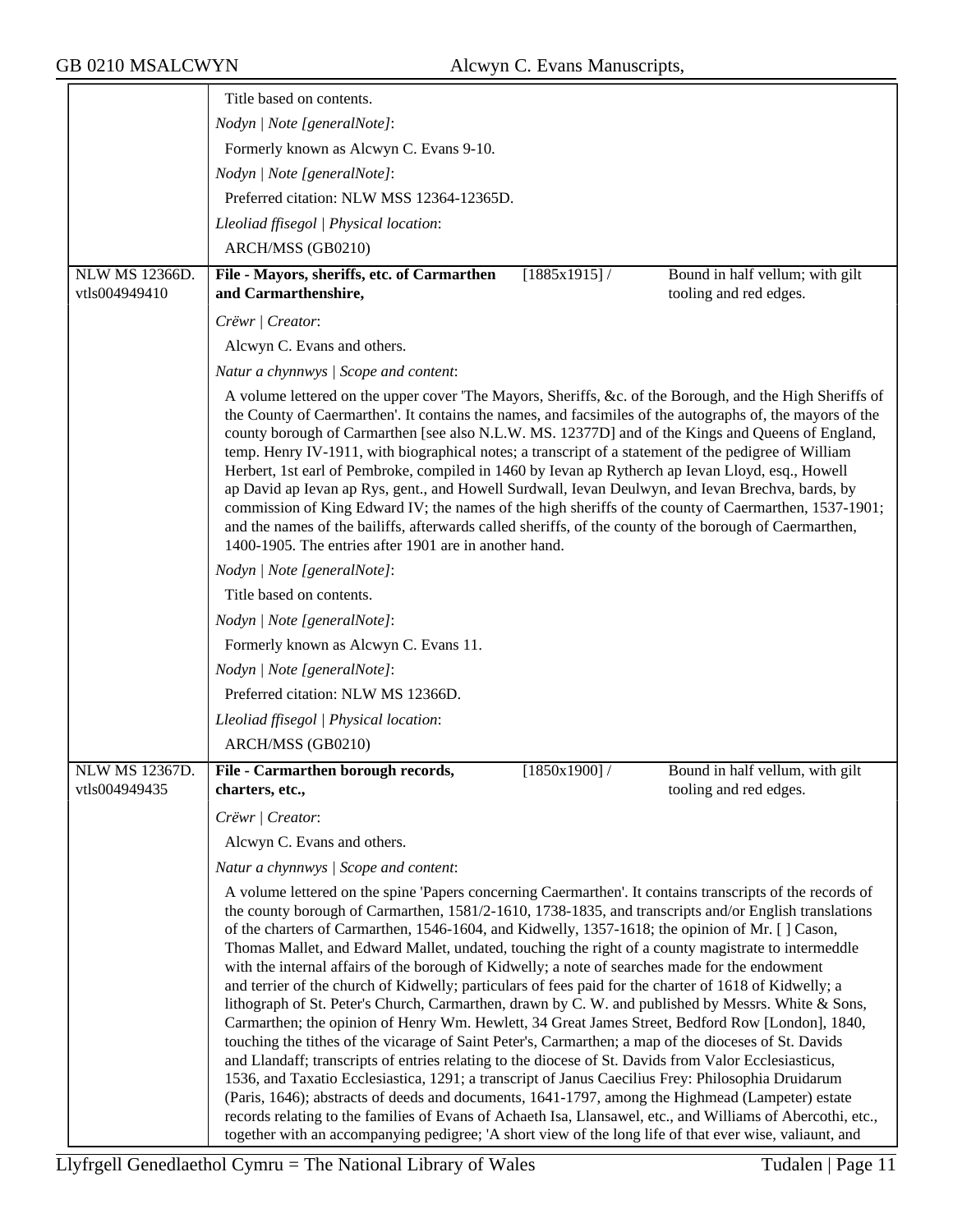|                       | fortunate commander Rice ap Thomas. ('written by, it is supposed, a Captain Powell of Penybanc,<br>near Abergwili'), extracted from the Cambrian Register, 1795; additional material relating to Rhys ap<br>Thomas and his family, including extracts from Benjamin Heath Malkin: The Scenery, Antiquities,<br>and Biography of South Wales (London, 1803), transcripts of 'cywyddau' by Rhys Nanmor and Lewis<br>Morganwg, and 'Objections against Rice Griffith (the grandson of Sir Rice ap Thomas) in his Indictment,<br>with the Answers thereunto'; biographical sketches of Carmarthenshire persons arranged alphabetically;<br>'Cywydd i'r Grog o Langynwyd' by Lewis Morganwg; 'The Life of Francis Mansel, D.D., Principal<br>of Jesus College, Oxford'; transcripts, with some English translations, of early Welsh poetry, largely<br>from the Black Book of Carmarthen [extracted from the Myvyrian Archaiology]; a text of Meddygon<br>Myddvai transcribed in 1851 from a manuscript of [James Davies ] 'Iago ap Dewi' [Llanstephan MS.<br>87]; a pen-and-ink plan of Caermarthen Grey Friary, 1850; an abridgement, in English, of the Laws<br>of Howell Dda; and a pen-and-ink sketch of the monument erected in Lammas Street, Caermarthen,<br>to commemorate those of the 23rd Royal Welsh Fusileers who perished, 1854-1855, in the War with<br>Russia (work commenced 21 July 1858, completed August 1858). There is an 'Index', or more correctly a<br>detailed list of contents, at the beginning of the volume, and a brief classification of contents, printed on a<br>vellum panel, is laid on the upper cover.                                                                                                                                                                                                                                                                                                                                                                                                                                                                                                                                                                                                                                                                                                                                                                                                                                                                           |
|-----------------------|--------------------------------------------------------------------------------------------------------------------------------------------------------------------------------------------------------------------------------------------------------------------------------------------------------------------------------------------------------------------------------------------------------------------------------------------------------------------------------------------------------------------------------------------------------------------------------------------------------------------------------------------------------------------------------------------------------------------------------------------------------------------------------------------------------------------------------------------------------------------------------------------------------------------------------------------------------------------------------------------------------------------------------------------------------------------------------------------------------------------------------------------------------------------------------------------------------------------------------------------------------------------------------------------------------------------------------------------------------------------------------------------------------------------------------------------------------------------------------------------------------------------------------------------------------------------------------------------------------------------------------------------------------------------------------------------------------------------------------------------------------------------------------------------------------------------------------------------------------------------------------------------------------------------------------------------------------------------------------------------------------------------------------------------------------------------------------------------------------------------------------------------------------------------------------------------------------------------------------------------------------------------------------------------------------------------------------------------------------------------------------------------------------------------------------------------------------------------------------------------------------------------|
|                       | Nodyn   Note [generalNote]:                                                                                                                                                                                                                                                                                                                                                                                                                                                                                                                                                                                                                                                                                                                                                                                                                                                                                                                                                                                                                                                                                                                                                                                                                                                                                                                                                                                                                                                                                                                                                                                                                                                                                                                                                                                                                                                                                                                                                                                                                                                                                                                                                                                                                                                                                                                                                                                                                                                                                        |
|                       | Title based on contents.<br>Nodyn   Note [generalNote]:                                                                                                                                                                                                                                                                                                                                                                                                                                                                                                                                                                                                                                                                                                                                                                                                                                                                                                                                                                                                                                                                                                                                                                                                                                                                                                                                                                                                                                                                                                                                                                                                                                                                                                                                                                                                                                                                                                                                                                                                                                                                                                                                                                                                                                                                                                                                                                                                                                                            |
|                       | Formerly known as Alcwyn C. Evans 12.                                                                                                                                                                                                                                                                                                                                                                                                                                                                                                                                                                                                                                                                                                                                                                                                                                                                                                                                                                                                                                                                                                                                                                                                                                                                                                                                                                                                                                                                                                                                                                                                                                                                                                                                                                                                                                                                                                                                                                                                                                                                                                                                                                                                                                                                                                                                                                                                                                                                              |
|                       | Nodyn   Note [generalNote]:                                                                                                                                                                                                                                                                                                                                                                                                                                                                                                                                                                                                                                                                                                                                                                                                                                                                                                                                                                                                                                                                                                                                                                                                                                                                                                                                                                                                                                                                                                                                                                                                                                                                                                                                                                                                                                                                                                                                                                                                                                                                                                                                                                                                                                                                                                                                                                                                                                                                                        |
|                       | Preferred citation: NLW MS 12367D.                                                                                                                                                                                                                                                                                                                                                                                                                                                                                                                                                                                                                                                                                                                                                                                                                                                                                                                                                                                                                                                                                                                                                                                                                                                                                                                                                                                                                                                                                                                                                                                                                                                                                                                                                                                                                                                                                                                                                                                                                                                                                                                                                                                                                                                                                                                                                                                                                                                                                 |
|                       | Lleoliad ffisegol   Physical location:                                                                                                                                                                                                                                                                                                                                                                                                                                                                                                                                                                                                                                                                                                                                                                                                                                                                                                                                                                                                                                                                                                                                                                                                                                                                                                                                                                                                                                                                                                                                                                                                                                                                                                                                                                                                                                                                                                                                                                                                                                                                                                                                                                                                                                                                                                                                                                                                                                                                             |
|                       | ARCH/MSS (GB0210)                                                                                                                                                                                                                                                                                                                                                                                                                                                                                                                                                                                                                                                                                                                                                                                                                                                                                                                                                                                                                                                                                                                                                                                                                                                                                                                                                                                                                                                                                                                                                                                                                                                                                                                                                                                                                                                                                                                                                                                                                                                                                                                                                                                                                                                                                                                                                                                                                                                                                                  |
| <b>NLW MS 12368E.</b> | File - Miscellanea,<br>$[1855x1900]$ /                                                                                                                                                                                                                                                                                                                                                                                                                                                                                                                                                                                                                                                                                                                                                                                                                                                                                                                                                                                                                                                                                                                                                                                                                                                                                                                                                                                                                                                                                                                                                                                                                                                                                                                                                                                                                                                                                                                                                                                                                                                                                                                                                                                                                                                                                                                                                                                                                                                                             |
| vtls004949480         |                                                                                                                                                                                                                                                                                                                                                                                                                                                                                                                                                                                                                                                                                                                                                                                                                                                                                                                                                                                                                                                                                                                                                                                                                                                                                                                                                                                                                                                                                                                                                                                                                                                                                                                                                                                                                                                                                                                                                                                                                                                                                                                                                                                                                                                                                                                                                                                                                                                                                                                    |
|                       | Crëwr   Creator:                                                                                                                                                                                                                                                                                                                                                                                                                                                                                                                                                                                                                                                                                                                                                                                                                                                                                                                                                                                                                                                                                                                                                                                                                                                                                                                                                                                                                                                                                                                                                                                                                                                                                                                                                                                                                                                                                                                                                                                                                                                                                                                                                                                                                                                                                                                                                                                                                                                                                                   |
|                       | Alcwyn C. Evans.                                                                                                                                                                                                                                                                                                                                                                                                                                                                                                                                                                                                                                                                                                                                                                                                                                                                                                                                                                                                                                                                                                                                                                                                                                                                                                                                                                                                                                                                                                                                                                                                                                                                                                                                                                                                                                                                                                                                                                                                                                                                                                                                                                                                                                                                                                                                                                                                                                                                                                   |
|                       | Natur a chynnwys / Scope and content:                                                                                                                                                                                                                                                                                                                                                                                                                                                                                                                                                                                                                                                                                                                                                                                                                                                                                                                                                                                                                                                                                                                                                                                                                                                                                                                                                                                                                                                                                                                                                                                                                                                                                                                                                                                                                                                                                                                                                                                                                                                                                                                                                                                                                                                                                                                                                                                                                                                                              |
|                       | A volume of miscellaneous transcripts and extracts largely of Carmarthen and Carmarthenshire<br>interest. The contents include an alphabetical list of place-names in England, Wales, and Scotland, with<br>etymological notes; an alphabetical list of English, Welsh, and other personal names, with brief notes on<br>their derivation; notes on the chief elements in Celtic river names, English place-name elements, English<br>vocabulary, Carmarthen fairs, folk-names, genealogy, early Britain, Owen Glyndwr, the monastic orders,<br>the Stone-Age men, 'Twm Sion Catty's alleged marriage with the Heiress of Ystradffin', etc.; annotated<br>transcripts of the last letters written by David Rees, Llanelly, who was hanged at Carmarthen in 1888; an<br>account of Sir Hugh Vaughan, the duellist, from 'Les Chroniques de Jersey' written in 1585 by Samuel<br>de Carteret, with an English translation; a transcript of a letter from Theo. Jones, Brecon, to the Reverend<br>James Donne, D.D., Oswestry, 1804 (the genealogy of the Donnes of Radnorshire); notes on William<br>Barlow, bishop of St. Davids, etc.; a poll of the parish of St. Peter's, Carmarthen, 1855, for the 'final<br>extinction of Church-Rates'; a list of place-names in cos. Caermarthen, Cardigan, and Pembroke, 'as on<br>Emanuel Bowen's County Seats Map of Wales', ca 1710'; transcripts of deeds of lease and release of the<br>Quaker meeting-house at Caermarthen, 1748-1831; lists of names of persons extracted from records of<br>the borough of Caermarthen, 1530-1835, and an annotated alphabetical list of place-names from the same<br>source; notes on the recorders, 1569-1890, chamberlains, 1633-[1831], town clerks, ante 1578/9-1825,<br>sword-bearers, [1688]-1823, and civic serjeants-at-mace, 1578-1831, of the borough of Caermarthen;<br>transcripts of a final concord relating to properties in Eweny, Golwynston, Landowe, Wyke, Coychurche,<br>Peterston, Pendyloyn, Saint George's, Saint Andreas, Wenvo, Cadoxton, Coston, Pennarth, Cogan,<br>Landav, Whitechurche, Aberdare, and Saint Johns, and the advowson of the church of Peterston, co.<br>Glamorgan, 1583, and of an estreat of the court roll of the manor of Peterston super Ely, co. Glamorgan,<br>1633; a transcript, with an English translation, of the roll of fealty and presentments on the accession<br>of Edward, the Black Prince, to the Princedom of Wales, 1343; transcripts of 'Can Morfudd i'r Gyllell' |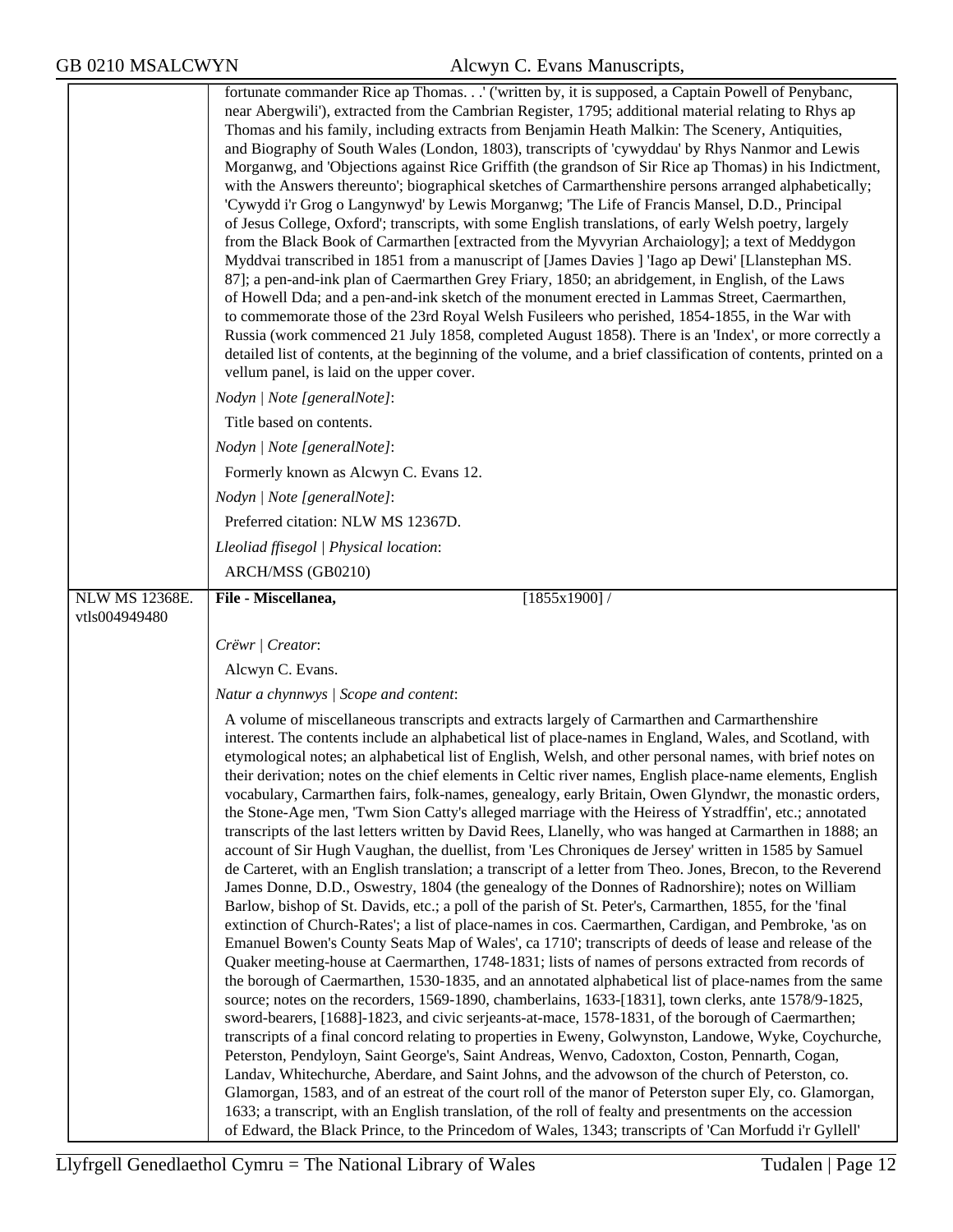|                                 | by [Edward Williams] 'Iolo Morganwg', of a letter from Thomas Jones ('Twm Sion Cati'), Tregaron,<br>to Gregory Price, the Priorye, Hereford, containing a pedigree of the recipient's family taken from<br>Llyfr Baglan (The Book of Baglan), and of the will and probate of Sarah Daniel of Brondawe, parish<br>of Llanegwad, co. Carmarthen, 1838; extracts from a lecture on 'The Public Records relating to Wales'<br>by Richard Arthur Roberts ('son of the late respected Jonathan Roberts, of Dark Gate, Carmarthen'),<br>delivered before the Honourable Society of Cymmrodorion, 1889 [see Y Cymmrodor, vol. X, 1889, pp.<br>157-206]; 'The Rising of the Welsh Rebecca-ites', probably in the form of extracts from newspaper files;<br>a description of the arms of Sir William Nott, G.C.B. (from the College of Heralds, by favour of T. M.<br>J. Watkin, Portcullis, 1895); annotated transcripts of elegies in memory of the Reverend Peter Williams,<br>Carmarthen, by Griffith Williams ('Gutyn Peris'), Braich Talog, and John Williams, St. Athan; English<br>translations by the scribe of the Fabeln ('Fables') of Gotthold Ephrain Lessing and of Streit and Friede<br>('Strife & Peace or a few Scenes in Norway') by Frederica Bremer; geological notes on South Wales,<br>with illustrations; extracts from Chas. Knight: The Pictorial History of England; a transcript of the letters<br>patent granting county status to the borough of Carmarthen, 1604; forms of legal instruments, bills,<br>insurance policies, etc.; 'Key to Norie's Navigation' [i.e., John William Norie: Practical Navigation];<br>'Exercises in Mathematics, etc.'; a list of Griffith wills and administrations among the ecclesiastical<br>probate records in the St. Davids Diocesan Registry at Carmarthen; etc. The volume was originally<br>in the form of loose leaves of uniform size contained in a box-file lettered 'Ex Alcwyn Evans MSS.<br>Miscellanea'.<br>Nodyn   Note [generalNote]:<br>Title based on contents.<br>Nodyn   Note [generalNote]:<br>Formerly known as Alcwyn C. Evans 13.<br>Nodyn   Note [generalNote]:<br>Preferred citation: NLW MS 12368E.<br>Lleoliad ffisegol   Physical location:<br>ARCH/MSS (GB0210) |
|---------------------------------|---------------------------------------------------------------------------------------------------------------------------------------------------------------------------------------------------------------------------------------------------------------------------------------------------------------------------------------------------------------------------------------------------------------------------------------------------------------------------------------------------------------------------------------------------------------------------------------------------------------------------------------------------------------------------------------------------------------------------------------------------------------------------------------------------------------------------------------------------------------------------------------------------------------------------------------------------------------------------------------------------------------------------------------------------------------------------------------------------------------------------------------------------------------------------------------------------------------------------------------------------------------------------------------------------------------------------------------------------------------------------------------------------------------------------------------------------------------------------------------------------------------------------------------------------------------------------------------------------------------------------------------------------------------------------------------------------------------------------------------------------------------------------------------------------------------------------------------------------------------------------------------------------------------------------------------------------------------------------------------------------------------------------------------------------------------------------------------------------------------------------------------------------------------------------------------------------------------------------------------------------|
| <b>NLW MSS</b><br>12369-12371B. | [1867] /<br>File - History of the borough of                                                                                                                                                                                                                                                                                                                                                                                                                                                                                                                                                                                                                                                                                                                                                                                                                                                                                                                                                                                                                                                                                                                                                                                                                                                                                                                                                                                                                                                                                                                                                                                                                                                                                                                                                                                                                                                                                                                                                                                                                                                                                                                                                                                                      |
| vtls004949559                   | Carmarthen,                                                                                                                                                                                                                                                                                                                                                                                                                                                                                                                                                                                                                                                                                                                                                                                                                                                                                                                                                                                                                                                                                                                                                                                                                                                                                                                                                                                                                                                                                                                                                                                                                                                                                                                                                                                                                                                                                                                                                                                                                                                                                                                                                                                                                                       |
|                                 | Crëwr   Creator:                                                                                                                                                                                                                                                                                                                                                                                                                                                                                                                                                                                                                                                                                                                                                                                                                                                                                                                                                                                                                                                                                                                                                                                                                                                                                                                                                                                                                                                                                                                                                                                                                                                                                                                                                                                                                                                                                                                                                                                                                                                                                                                                                                                                                                  |
|                                 | Alcwyn C. Evans.                                                                                                                                                                                                                                                                                                                                                                                                                                                                                                                                                                                                                                                                                                                                                                                                                                                                                                                                                                                                                                                                                                                                                                                                                                                                                                                                                                                                                                                                                                                                                                                                                                                                                                                                                                                                                                                                                                                                                                                                                                                                                                                                                                                                                                  |
|                                 | Natur a chynnwys / Scope and content:                                                                                                                                                                                                                                                                                                                                                                                                                                                                                                                                                                                                                                                                                                                                                                                                                                                                                                                                                                                                                                                                                                                                                                                                                                                                                                                                                                                                                                                                                                                                                                                                                                                                                                                                                                                                                                                                                                                                                                                                                                                                                                                                                                                                             |
|                                 | Three volumes containing 'A History of the Town and County of Caermarthen' by 'Cyfrangwr', i.e.,<br>Alcwyn C. Evans. The work was awarded the prize and a gold medal at the National Eisteddfod at<br>Carmarthen, 1867. It is divided into sections with the following headings: Preface; (i) Its ancient and<br>present name and boundaries; (ii) Its rivers, lakes, and mountains; (iii) Its historical summary; [iv]<br>The Town of Caermarthen. Volume III is an Appendix consisting of a genealogy of Sir Thomas Jones,<br>Abermarlais; 'The Gentry of Caermarthenshire living in 1602' ('as given by Geo. Owen'); extracts from<br>documents relating to places in the town and county of Carmarthen; the parliamentary representation<br>of the town and county of Carmarthen; an abstract of a charter of King Henry III to Meredydd ab Rhys,<br>1257; a rent-roll of the town of Carmarthen, 1575; extracts from Leland's Itinerary; excerpts from the<br>Liber Landavensis and The Book of St. Chad; a chart of the genealogy of the Welsh Princes; transcripts<br>of oaths of the mayor, bailiffs, and constable; a transcript of a 'cywydd' written by Griffith Llwyd ap<br>David ab Einion Lygliw on the trial of Morgan ab Davydd ab Llewelyn of Rhydodin (Edwinsford) in<br>Caio, circa 1390, with an English translation; an English translation of the charter granted by Sir Guy de<br>Brian, kt., to the burgesses of Laugharne (early 14th cent); and an 'Index to the County'.<br>Nodyn   Note [generalNote]:                                                                                                                                                                                                                                                                                                                                                                                                                                                                                                                                                                                                                                                                                                                |
|                                 | Title based on contents.                                                                                                                                                                                                                                                                                                                                                                                                                                                                                                                                                                                                                                                                                                                                                                                                                                                                                                                                                                                                                                                                                                                                                                                                                                                                                                                                                                                                                                                                                                                                                                                                                                                                                                                                                                                                                                                                                                                                                                                                                                                                                                                                                                                                                          |
|                                 | Nodyn   Note [generalNote]:                                                                                                                                                                                                                                                                                                                                                                                                                                                                                                                                                                                                                                                                                                                                                                                                                                                                                                                                                                                                                                                                                                                                                                                                                                                                                                                                                                                                                                                                                                                                                                                                                                                                                                                                                                                                                                                                                                                                                                                                                                                                                                                                                                                                                       |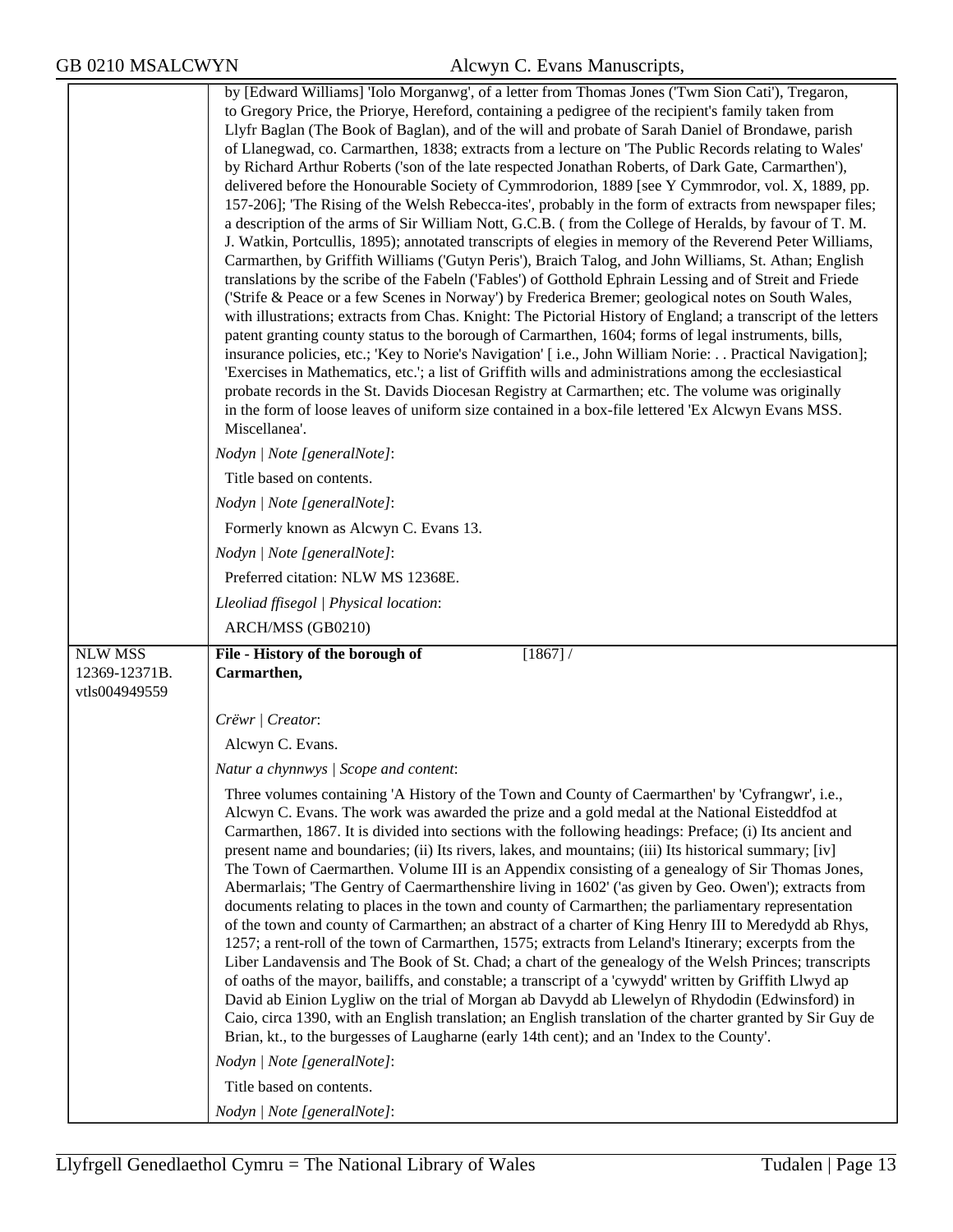|                                        | Formerly known as Alcwyn C. Evans 14-16.                                                                                                                                                                                                                                                                                                                                                                                                                                        |  |  |
|----------------------------------------|---------------------------------------------------------------------------------------------------------------------------------------------------------------------------------------------------------------------------------------------------------------------------------------------------------------------------------------------------------------------------------------------------------------------------------------------------------------------------------|--|--|
|                                        | Nodyn   Note [generalNote]:                                                                                                                                                                                                                                                                                                                                                                                                                                                     |  |  |
|                                        | Preferred citation: NLW MSS 12369-12371B.                                                                                                                                                                                                                                                                                                                                                                                                                                       |  |  |
|                                        | Lleoliad ffisegol   Physical location:                                                                                                                                                                                                                                                                                                                                                                                                                                          |  |  |
|                                        | ARCH/MSS (GB0210)                                                                                                                                                                                                                                                                                                                                                                                                                                                               |  |  |
| NLW MS 12372C.                         | [19 cent., last $\frac{1}{4}$ ] /<br>File - History of Kidwelly,                                                                                                                                                                                                                                                                                                                                                                                                                |  |  |
| vtls004949575                          |                                                                                                                                                                                                                                                                                                                                                                                                                                                                                 |  |  |
|                                        | Crëwr   Creator:                                                                                                                                                                                                                                                                                                                                                                                                                                                                |  |  |
|                                        | Alcwyn C. Evans.                                                                                                                                                                                                                                                                                                                                                                                                                                                                |  |  |
|                                        | Natur a chynnwys / Scope and content:                                                                                                                                                                                                                                                                                                                                                                                                                                           |  |  |
|                                        | A volume containing 'A Sketch of The History of Kidwely' by Alcwyn C. Evans. The work contains<br>notes on the name, charters, church, 'The Bishops' Squabble' [between Urban, bishop of Llandaff, and<br>Bernard, bishop of St. Davids, touching the boundaries of the bishopric of Llandaff in co. Carmarthen,<br>1119-1130], monumental inscriptions (abridged), biographies, castle, historic events, sessions,<br>1386-1396, genealogies, and extracts from printed works. |  |  |
|                                        | Nodyn   Note [generalNote]:                                                                                                                                                                                                                                                                                                                                                                                                                                                     |  |  |
|                                        | Title based on contents.                                                                                                                                                                                                                                                                                                                                                                                                                                                        |  |  |
|                                        | Nodyn   Note [generalNote]:                                                                                                                                                                                                                                                                                                                                                                                                                                                     |  |  |
|                                        | Formerly known as Alcwyn C. Evans 17.                                                                                                                                                                                                                                                                                                                                                                                                                                           |  |  |
|                                        | Nodyn   Note [generalNote]:                                                                                                                                                                                                                                                                                                                                                                                                                                                     |  |  |
|                                        | Preferred citation: NLW MS 12372C.                                                                                                                                                                                                                                                                                                                                                                                                                                              |  |  |
|                                        | Lleoliad ffisegol   Physical location:                                                                                                                                                                                                                                                                                                                                                                                                                                          |  |  |
|                                        | ARCH/MSS (GB0210)                                                                                                                                                                                                                                                                                                                                                                                                                                                               |  |  |
| <b>NLW MS 12373B.</b>                  | File - Transcript of, and extracts from,<br>$[1885x1900]$ /                                                                                                                                                                                                                                                                                                                                                                                                                     |  |  |
| vtls004949582                          | parish registers,                                                                                                                                                                                                                                                                                                                                                                                                                                                               |  |  |
|                                        | Crëwr   Creator:                                                                                                                                                                                                                                                                                                                                                                                                                                                                |  |  |
|                                        | Alcwyn C. Evans.                                                                                                                                                                                                                                                                                                                                                                                                                                                                |  |  |
|                                        | Natur a chynnwys / Scope and content:                                                                                                                                                                                                                                                                                                                                                                                                                                           |  |  |
|                                        | A volume containing a transcript of a register of the parish of Llanpeter Pont-Stephen, co. Cardigan, viz.<br>baptisms and burials, 1695-1745, and marriages, 1739-1744. At the end are extracts, 1723-1812, from a<br>register of Llanwenog, Llanwnen, and Sulian, co. Cardigan.                                                                                                                                                                                               |  |  |
|                                        | Nodyn   Note [generalNote]:                                                                                                                                                                                                                                                                                                                                                                                                                                                     |  |  |
|                                        | Title based on contents.                                                                                                                                                                                                                                                                                                                                                                                                                                                        |  |  |
|                                        | Nodyn   Note [generalNote]:                                                                                                                                                                                                                                                                                                                                                                                                                                                     |  |  |
|                                        | Formerly known as Alcwyn C. Evans 18.                                                                                                                                                                                                                                                                                                                                                                                                                                           |  |  |
|                                        | Nodyn   Note [generalNote]:                                                                                                                                                                                                                                                                                                                                                                                                                                                     |  |  |
|                                        | Preferred citation: NLW MS 12373B.                                                                                                                                                                                                                                                                                                                                                                                                                                              |  |  |
|                                        | Lleoliad ffisegol   Physical location:                                                                                                                                                                                                                                                                                                                                                                                                                                          |  |  |
|                                        | ARCH/MSS (GB0210)                                                                                                                                                                                                                                                                                                                                                                                                                                                               |  |  |
| <b>NLW MS 12374C.</b><br>vtls004949615 | [1885x1901]<br>File - Pedigrees,                                                                                                                                                                                                                                                                                                                                                                                                                                                |  |  |
|                                        | Crëwr   Creator:                                                                                                                                                                                                                                                                                                                                                                                                                                                                |  |  |
|                                        | Alcwyn C. Evans and others.                                                                                                                                                                                                                                                                                                                                                                                                                                                     |  |  |
|                                        | Natur a chynnwys / Scope and content:                                                                                                                                                                                                                                                                                                                                                                                                                                           |  |  |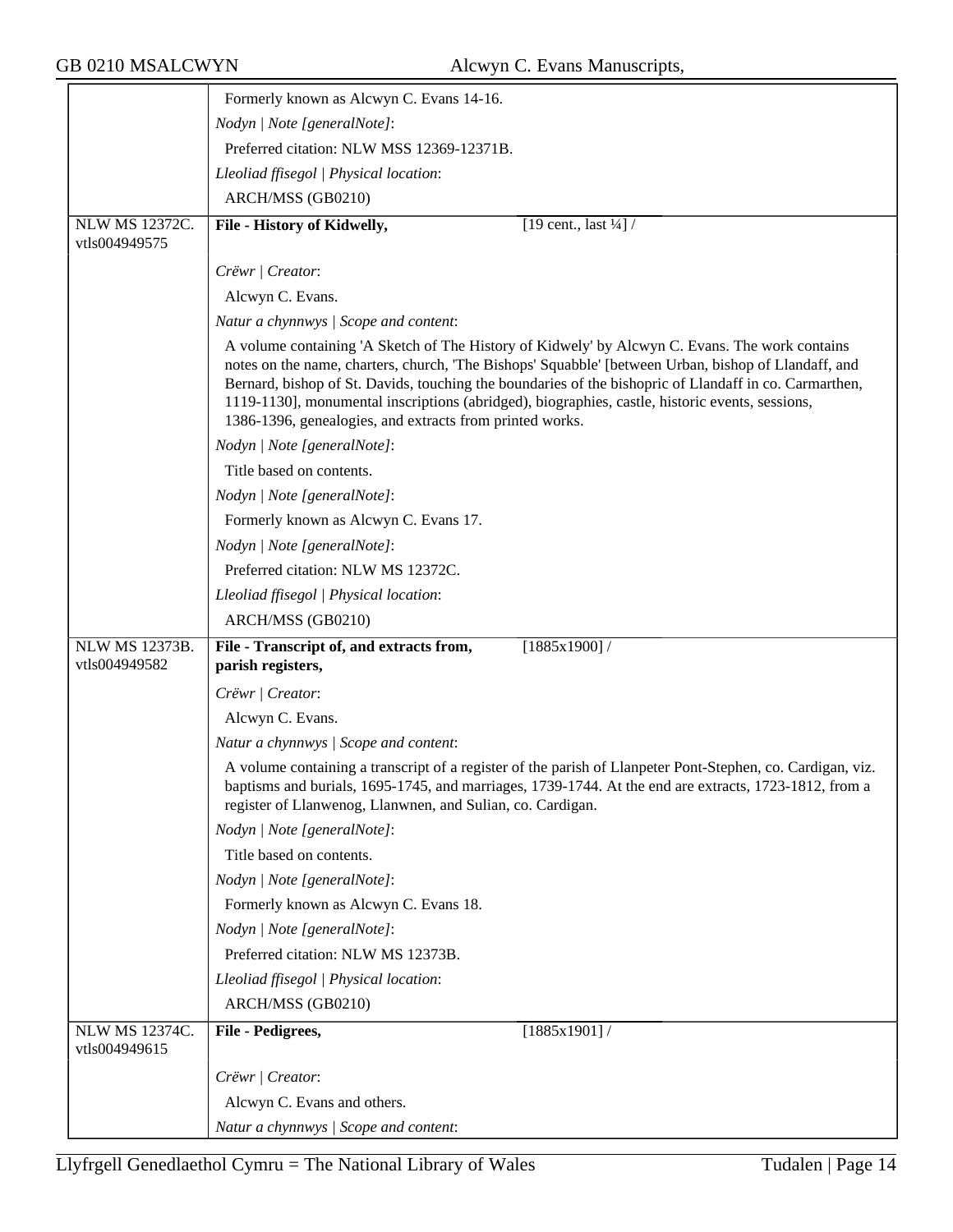|                                 | An imperfect volume containing rough pedigrees of the families of Birt of Llwyndyrys, Blome of<br>Carmarthen, etc., Brigstocke, Parkinson of Crickhowell, Leach of Corston, Vaughan of Golden Grove,<br>etc., Hoare, Browne of Upton, co. Chester, Tenison, Nares, Jones of Fonmon, Thomas of Cwm,<br>Llangynog, Llewellyn of Penlle'r-gaer, Griffies Williams of Llwyn-y- wermwood, Griffiths of Penwern,<br>Llandysul, Charles of Bala, Williams of Gwernyfed and of Tal-y-llyn, co. Brecknock, etc., Thomas of<br>Llanfair, Llandysul, Foley of Ridgeway, Fortescue, Stedman, Spicer, aft. Jones, of Abercothi, and others.<br>The family trees are supported by extracts from printed sources, e.g., J. Foster Alumni Oxonienses<br>(Oxford, 1888-1892), from the Golden Grove MS, from ecclesiastical probate records, from private<br>sources, e.g., members of the Brigstocke families and W. G. Stedman Thomas, from family Bibles, from<br>an armorial at Blaenpant written by David Edwards, Rhydygors, circa 1687, from an undated valuation<br>of tenements and lands in the parish of Llanllawthoge, from parish registers of Kidwely, Llandygwydd,<br>Laugharne, Llangyndeyrn, St. Ishmaels, Llanwinio, St. Peter's (Carmarthen), St. Clears, Abergwili, and<br>Croydon, etc. There are also etymological notes on place- and personal names in England and Wales.<br>Among the insets and paste-downs are a letter from John Davies, Lampeter, to [Alcwyn C.] Evans, 1901<br>(the pedigree of the family of Griffiths of Penwern, Llandysul), and typescript pedigree notes and extracts<br>with additions, 1901, in the hand of W. J. E[vans, Principal of the Presbyterian College, Carmarthen]. |
|---------------------------------|-------------------------------------------------------------------------------------------------------------------------------------------------------------------------------------------------------------------------------------------------------------------------------------------------------------------------------------------------------------------------------------------------------------------------------------------------------------------------------------------------------------------------------------------------------------------------------------------------------------------------------------------------------------------------------------------------------------------------------------------------------------------------------------------------------------------------------------------------------------------------------------------------------------------------------------------------------------------------------------------------------------------------------------------------------------------------------------------------------------------------------------------------------------------------------------------------------------------------------------------------------------------------------------------------------------------------------------------------------------------------------------------------------------------------------------------------------------------------------------------------------------------------------------------------------------------------------------------------------------------------------------------------------------------------------------------------------------------|
|                                 | Nodyn   Note [generalNote]:                                                                                                                                                                                                                                                                                                                                                                                                                                                                                                                                                                                                                                                                                                                                                                                                                                                                                                                                                                                                                                                                                                                                                                                                                                                                                                                                                                                                                                                                                                                                                                                                                                                                                       |
|                                 | Title based on contents.                                                                                                                                                                                                                                                                                                                                                                                                                                                                                                                                                                                                                                                                                                                                                                                                                                                                                                                                                                                                                                                                                                                                                                                                                                                                                                                                                                                                                                                                                                                                                                                                                                                                                          |
|                                 | Nodyn   Note [generalNote]:                                                                                                                                                                                                                                                                                                                                                                                                                                                                                                                                                                                                                                                                                                                                                                                                                                                                                                                                                                                                                                                                                                                                                                                                                                                                                                                                                                                                                                                                                                                                                                                                                                                                                       |
|                                 | Formerly known as Alcwyn C. Evans 19.                                                                                                                                                                                                                                                                                                                                                                                                                                                                                                                                                                                                                                                                                                                                                                                                                                                                                                                                                                                                                                                                                                                                                                                                                                                                                                                                                                                                                                                                                                                                                                                                                                                                             |
|                                 | Nodyn   Note [generalNote]:                                                                                                                                                                                                                                                                                                                                                                                                                                                                                                                                                                                                                                                                                                                                                                                                                                                                                                                                                                                                                                                                                                                                                                                                                                                                                                                                                                                                                                                                                                                                                                                                                                                                                       |
|                                 | Preferred citation: NLW MS 12374C.                                                                                                                                                                                                                                                                                                                                                                                                                                                                                                                                                                                                                                                                                                                                                                                                                                                                                                                                                                                                                                                                                                                                                                                                                                                                                                                                                                                                                                                                                                                                                                                                                                                                                |
|                                 | Lleoliad ffisegol   Physical location:                                                                                                                                                                                                                                                                                                                                                                                                                                                                                                                                                                                                                                                                                                                                                                                                                                                                                                                                                                                                                                                                                                                                                                                                                                                                                                                                                                                                                                                                                                                                                                                                                                                                            |
|                                 | ARCH/MSS (GB0210)                                                                                                                                                                                                                                                                                                                                                                                                                                                                                                                                                                                                                                                                                                                                                                                                                                                                                                                                                                                                                                                                                                                                                                                                                                                                                                                                                                                                                                                                                                                                                                                                                                                                                                 |
| <b>NLW MS 12375B.</b>           | [19 cent., last $\frac{1}{4}$ ] /<br><b>File - Extinct baronetcies,</b>                                                                                                                                                                                                                                                                                                                                                                                                                                                                                                                                                                                                                                                                                                                                                                                                                                                                                                                                                                                                                                                                                                                                                                                                                                                                                                                                                                                                                                                                                                                                                                                                                                           |
| vtls004949757                   |                                                                                                                                                                                                                                                                                                                                                                                                                                                                                                                                                                                                                                                                                                                                                                                                                                                                                                                                                                                                                                                                                                                                                                                                                                                                                                                                                                                                                                                                                                                                                                                                                                                                                                                   |
|                                 | Crëwr   Creator:                                                                                                                                                                                                                                                                                                                                                                                                                                                                                                                                                                                                                                                                                                                                                                                                                                                                                                                                                                                                                                                                                                                                                                                                                                                                                                                                                                                                                                                                                                                                                                                                                                                                                                  |
|                                 | Alcwyn C. Evans.                                                                                                                                                                                                                                                                                                                                                                                                                                                                                                                                                                                                                                                                                                                                                                                                                                                                                                                                                                                                                                                                                                                                                                                                                                                                                                                                                                                                                                                                                                                                                                                                                                                                                                  |
|                                 | Natur a chynnwys / Scope and content:                                                                                                                                                                                                                                                                                                                                                                                                                                                                                                                                                                                                                                                                                                                                                                                                                                                                                                                                                                                                                                                                                                                                                                                                                                                                                                                                                                                                                                                                                                                                                                                                                                                                             |
|                                 | A volume of extracts by Alcwyn C. Evans, largely relating to Welsh families, from Burke's Extinct and<br>Dormant Baronetcies. Inset is a transcript, with notes, in another hand, of arms on a chimney-piece in the<br>old part of Werrington House, Devon.                                                                                                                                                                                                                                                                                                                                                                                                                                                                                                                                                                                                                                                                                                                                                                                                                                                                                                                                                                                                                                                                                                                                                                                                                                                                                                                                                                                                                                                       |
|                                 | Nodyn   Note [generalNote]:                                                                                                                                                                                                                                                                                                                                                                                                                                                                                                                                                                                                                                                                                                                                                                                                                                                                                                                                                                                                                                                                                                                                                                                                                                                                                                                                                                                                                                                                                                                                                                                                                                                                                       |
|                                 | Title based on contents.                                                                                                                                                                                                                                                                                                                                                                                                                                                                                                                                                                                                                                                                                                                                                                                                                                                                                                                                                                                                                                                                                                                                                                                                                                                                                                                                                                                                                                                                                                                                                                                                                                                                                          |
|                                 | Nodyn   Note [generalNote]:                                                                                                                                                                                                                                                                                                                                                                                                                                                                                                                                                                                                                                                                                                                                                                                                                                                                                                                                                                                                                                                                                                                                                                                                                                                                                                                                                                                                                                                                                                                                                                                                                                                                                       |
|                                 | Formerly known as Alcwyn C. Evans 20.                                                                                                                                                                                                                                                                                                                                                                                                                                                                                                                                                                                                                                                                                                                                                                                                                                                                                                                                                                                                                                                                                                                                                                                                                                                                                                                                                                                                                                                                                                                                                                                                                                                                             |
|                                 | Nodyn   Note [generalNote]:                                                                                                                                                                                                                                                                                                                                                                                                                                                                                                                                                                                                                                                                                                                                                                                                                                                                                                                                                                                                                                                                                                                                                                                                                                                                                                                                                                                                                                                                                                                                                                                                                                                                                       |
|                                 | Preferred citation: NLW MS 12375B.                                                                                                                                                                                                                                                                                                                                                                                                                                                                                                                                                                                                                                                                                                                                                                                                                                                                                                                                                                                                                                                                                                                                                                                                                                                                                                                                                                                                                                                                                                                                                                                                                                                                                |
|                                 | Lleoliad ffisegol   Physical location:                                                                                                                                                                                                                                                                                                                                                                                                                                                                                                                                                                                                                                                                                                                                                                                                                                                                                                                                                                                                                                                                                                                                                                                                                                                                                                                                                                                                                                                                                                                                                                                                                                                                            |
|                                 | ARCH/MSS (GB0210)                                                                                                                                                                                                                                                                                                                                                                                                                                                                                                                                                                                                                                                                                                                                                                                                                                                                                                                                                                                                                                                                                                                                                                                                                                                                                                                                                                                                                                                                                                                                                                                                                                                                                                 |
| NLW MS 12376C.<br>vtls004949769 | File - Cartulary of St. John the Evangelist,<br>[19 cent., last $\frac{1}{4}$ ] /<br>Carmarthen,                                                                                                                                                                                                                                                                                                                                                                                                                                                                                                                                                                                                                                                                                                                                                                                                                                                                                                                                                                                                                                                                                                                                                                                                                                                                                                                                                                                                                                                                                                                                                                                                                  |
|                                 | Crëwr   Creator:                                                                                                                                                                                                                                                                                                                                                                                                                                                                                                                                                                                                                                                                                                                                                                                                                                                                                                                                                                                                                                                                                                                                                                                                                                                                                                                                                                                                                                                                                                                                                                                                                                                                                                  |
|                                 | Alcwyn C. Evans.                                                                                                                                                                                                                                                                                                                                                                                                                                                                                                                                                                                                                                                                                                                                                                                                                                                                                                                                                                                                                                                                                                                                                                                                                                                                                                                                                                                                                                                                                                                                                                                                                                                                                                  |
|                                 | Natur a chynnwys / Scope and content:                                                                                                                                                                                                                                                                                                                                                                                                                                                                                                                                                                                                                                                                                                                                                                                                                                                                                                                                                                                                                                                                                                                                                                                                                                                                                                                                                                                                                                                                                                                                                                                                                                                                             |
|                                 | A transcript and English translation by Alcwyn C. Evans of 'The Chartulary of The Monastery of St.<br>John the Evangelist, situate in Priory Street, Caermarthen. For a long time lost, but lately found among                                                                                                                                                                                                                                                                                                                                                                                                                                                                                                                                                                                                                                                                                                                                                                                                                                                                                                                                                                                                                                                                                                                                                                                                                                                                                                                                                                                                                                                                                                    |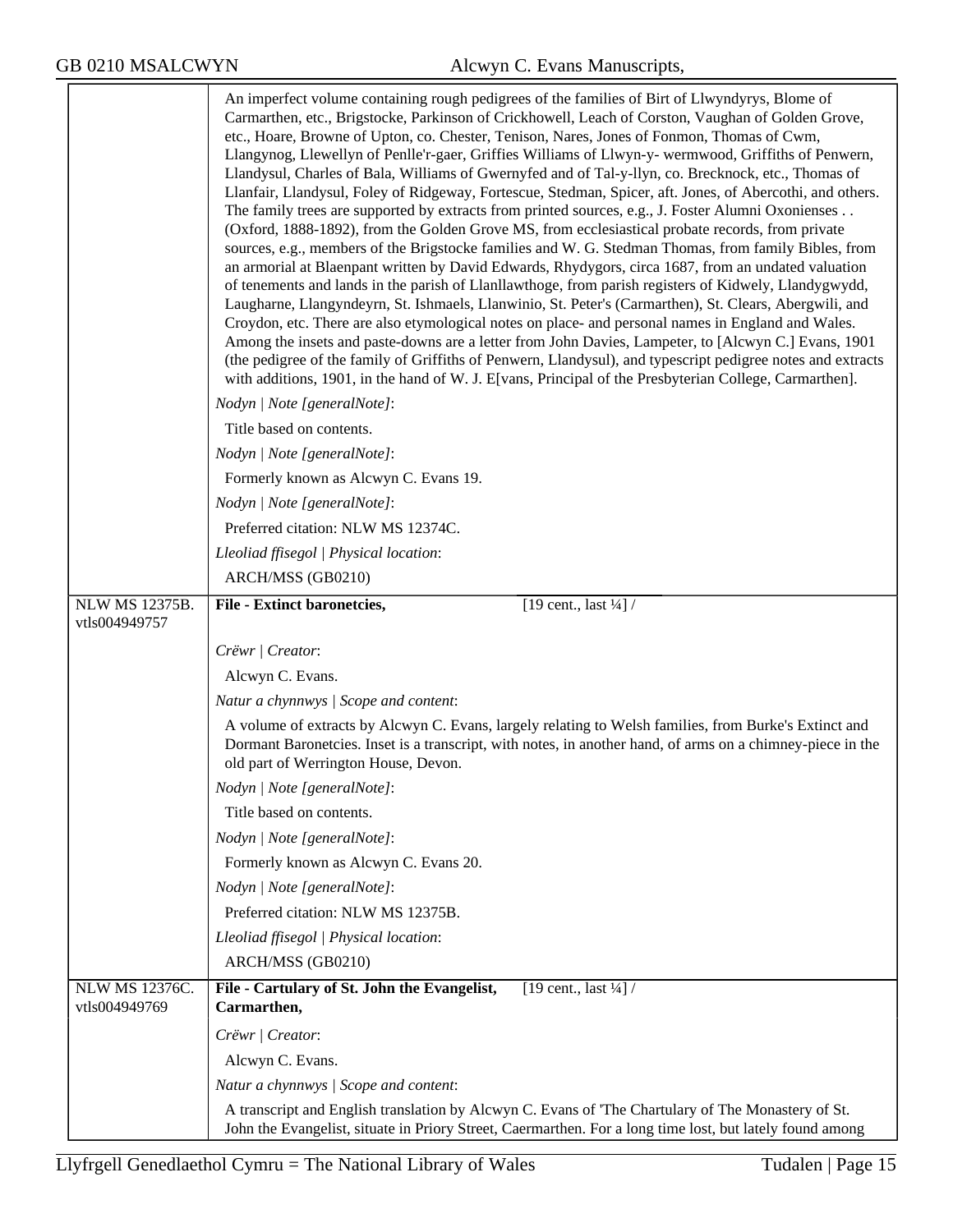|                                        | the Hengwrt MSS [Peniarth MS. 401]. At the end are notes on the Priory and lists of chancellors,                                                                                                                                                                                                                                                                                                                                                                                                                                                                                                                                                                                                                                                                                                                                                                                                                                                                                                 |
|----------------------------------------|--------------------------------------------------------------------------------------------------------------------------------------------------------------------------------------------------------------------------------------------------------------------------------------------------------------------------------------------------------------------------------------------------------------------------------------------------------------------------------------------------------------------------------------------------------------------------------------------------------------------------------------------------------------------------------------------------------------------------------------------------------------------------------------------------------------------------------------------------------------------------------------------------------------------------------------------------------------------------------------------------|
|                                        | precentors, treasurers, and archdeacons of the diocese of St. Davids.                                                                                                                                                                                                                                                                                                                                                                                                                                                                                                                                                                                                                                                                                                                                                                                                                                                                                                                            |
|                                        | Nodyn   Note [generalNote]:                                                                                                                                                                                                                                                                                                                                                                                                                                                                                                                                                                                                                                                                                                                                                                                                                                                                                                                                                                      |
|                                        | Title based on contents.                                                                                                                                                                                                                                                                                                                                                                                                                                                                                                                                                                                                                                                                                                                                                                                                                                                                                                                                                                         |
|                                        | Nodyn   Note [generalNote]:                                                                                                                                                                                                                                                                                                                                                                                                                                                                                                                                                                                                                                                                                                                                                                                                                                                                                                                                                                      |
|                                        | Formerly known as Alcwyn C. Evans 21.                                                                                                                                                                                                                                                                                                                                                                                                                                                                                                                                                                                                                                                                                                                                                                                                                                                                                                                                                            |
|                                        | Nodyn   Note [generalNote]:                                                                                                                                                                                                                                                                                                                                                                                                                                                                                                                                                                                                                                                                                                                                                                                                                                                                                                                                                                      |
|                                        | Preferred citation: NLW MS 12376C.                                                                                                                                                                                                                                                                                                                                                                                                                                                                                                                                                                                                                                                                                                                                                                                                                                                                                                                                                               |
|                                        | Lleoliad ffisegol   Physical location:                                                                                                                                                                                                                                                                                                                                                                                                                                                                                                                                                                                                                                                                                                                                                                                                                                                                                                                                                           |
|                                        | ARCH/MSS (GB0210)                                                                                                                                                                                                                                                                                                                                                                                                                                                                                                                                                                                                                                                                                                                                                                                                                                                                                                                                                                                |
| <b>NLW MS 12377D.</b><br>vtls004949775 | File - Names and autographs of<br>$[1851x1900]$ /<br>Carmarthen mayors, etc.,                                                                                                                                                                                                                                                                                                                                                                                                                                                                                                                                                                                                                                                                                                                                                                                                                                                                                                                    |
|                                        | Crëwr   Creator:                                                                                                                                                                                                                                                                                                                                                                                                                                                                                                                                                                                                                                                                                                                                                                                                                                                                                                                                                                                 |
|                                        | Alcwyn C. Evans.                                                                                                                                                                                                                                                                                                                                                                                                                                                                                                                                                                                                                                                                                                                                                                                                                                                                                                                                                                                 |
|                                        | Natur a chynnwys / Scope and content:                                                                                                                                                                                                                                                                                                                                                                                                                                                                                                                                                                                                                                                                                                                                                                                                                                                                                                                                                            |
|                                        | A volume containing a list, compiled by Alcwyn C. Evans in 1851, of the names and autographs of<br>the mayors of Caermarthen, 1400-1852; two leaves of a daily school register in the hand of Alcwyn C.<br>Evans, June 1890-July 1891; and a list of Oriental proverbs.                                                                                                                                                                                                                                                                                                                                                                                                                                                                                                                                                                                                                                                                                                                          |
|                                        | Nodyn   Note [generalNote]:                                                                                                                                                                                                                                                                                                                                                                                                                                                                                                                                                                                                                                                                                                                                                                                                                                                                                                                                                                      |
|                                        | Title based on contents.                                                                                                                                                                                                                                                                                                                                                                                                                                                                                                                                                                                                                                                                                                                                                                                                                                                                                                                                                                         |
|                                        | Nodyn   Note [generalNote]:                                                                                                                                                                                                                                                                                                                                                                                                                                                                                                                                                                                                                                                                                                                                                                                                                                                                                                                                                                      |
|                                        | Formerly known as Alcwyn C. Evans 22.                                                                                                                                                                                                                                                                                                                                                                                                                                                                                                                                                                                                                                                                                                                                                                                                                                                                                                                                                            |
|                                        | Nodyn   Note [generalNote]:                                                                                                                                                                                                                                                                                                                                                                                                                                                                                                                                                                                                                                                                                                                                                                                                                                                                                                                                                                      |
|                                        | Preferred citation: NLW MS 12377D.                                                                                                                                                                                                                                                                                                                                                                                                                                                                                                                                                                                                                                                                                                                                                                                                                                                                                                                                                               |
|                                        | Lleoliad ffisegol   Physical location:                                                                                                                                                                                                                                                                                                                                                                                                                                                                                                                                                                                                                                                                                                                                                                                                                                                                                                                                                           |
|                                        | ARCH/MSS (GB0210)                                                                                                                                                                                                                                                                                                                                                                                                                                                                                                                                                                                                                                                                                                                                                                                                                                                                                                                                                                                |
| <b>NLW MS 12378B.</b><br>vtls004949826 | File - Letters and pedigrees,<br>[19 cent., last $\frac{1}{4}$ ] /                                                                                                                                                                                                                                                                                                                                                                                                                                                                                                                                                                                                                                                                                                                                                                                                                                                                                                                               |
|                                        | Crëwr   Creator:                                                                                                                                                                                                                                                                                                                                                                                                                                                                                                                                                                                                                                                                                                                                                                                                                                                                                                                                                                                 |
|                                        | Alcwyn C. Evans and others.                                                                                                                                                                                                                                                                                                                                                                                                                                                                                                                                                                                                                                                                                                                                                                                                                                                                                                                                                                      |
|                                        | Natur a chynnwys / Scope and content:                                                                                                                                                                                                                                                                                                                                                                                                                                                                                                                                                                                                                                                                                                                                                                                                                                                                                                                                                            |
|                                        | A volume containing 'Copies of Correspondence [1818-1821] which passed between the Revd. John<br>Collier Jones of Exeter College, Oxford, afterwards Rector of that College, and the Revd. Daniel Jones,<br>Rector of Ruckinge, near New Romney in Kent, relative to the Pedigree and Coat of Arms belonging<br>to the family of Llanio, in Cardiganshire, of which estate the said Daniel Jones had then become the<br>reversionary proprietor, and from which family both of them were descendants'; and pedigrees from<br>transcripts made by J. J. Lloyd Williams, M.A., among them being 'Pedigrees of all the Gentry in the<br>Counties of Cardigan, Carmarthen and Pembroke, faithfully transcribed from a manuscript of the late<br>Mr. William Lewes of Llwynderw, by Sylvanus Jones, Dec. 8th 1760'. Inset is a holograph letter relating<br>to the manuscript from J. J. Lloyd Williams, The School House, Queen Elizabeth's Grammar School,<br>Carmarthen, to Alcwyn C. Evans, 1888. |
|                                        | Nodyn   Note [generalNote]:                                                                                                                                                                                                                                                                                                                                                                                                                                                                                                                                                                                                                                                                                                                                                                                                                                                                                                                                                                      |
|                                        | Title based on contents.                                                                                                                                                                                                                                                                                                                                                                                                                                                                                                                                                                                                                                                                                                                                                                                                                                                                                                                                                                         |
|                                        | Nodyn   Note [generalNote]:                                                                                                                                                                                                                                                                                                                                                                                                                                                                                                                                                                                                                                                                                                                                                                                                                                                                                                                                                                      |
|                                        | Formerly known as Alcwyn C. Evans 23.                                                                                                                                                                                                                                                                                                                                                                                                                                                                                                                                                                                                                                                                                                                                                                                                                                                                                                                                                            |
|                                        | Nodyn   Note [generalNote]:                                                                                                                                                                                                                                                                                                                                                                                                                                                                                                                                                                                                                                                                                                                                                                                                                                                                                                                                                                      |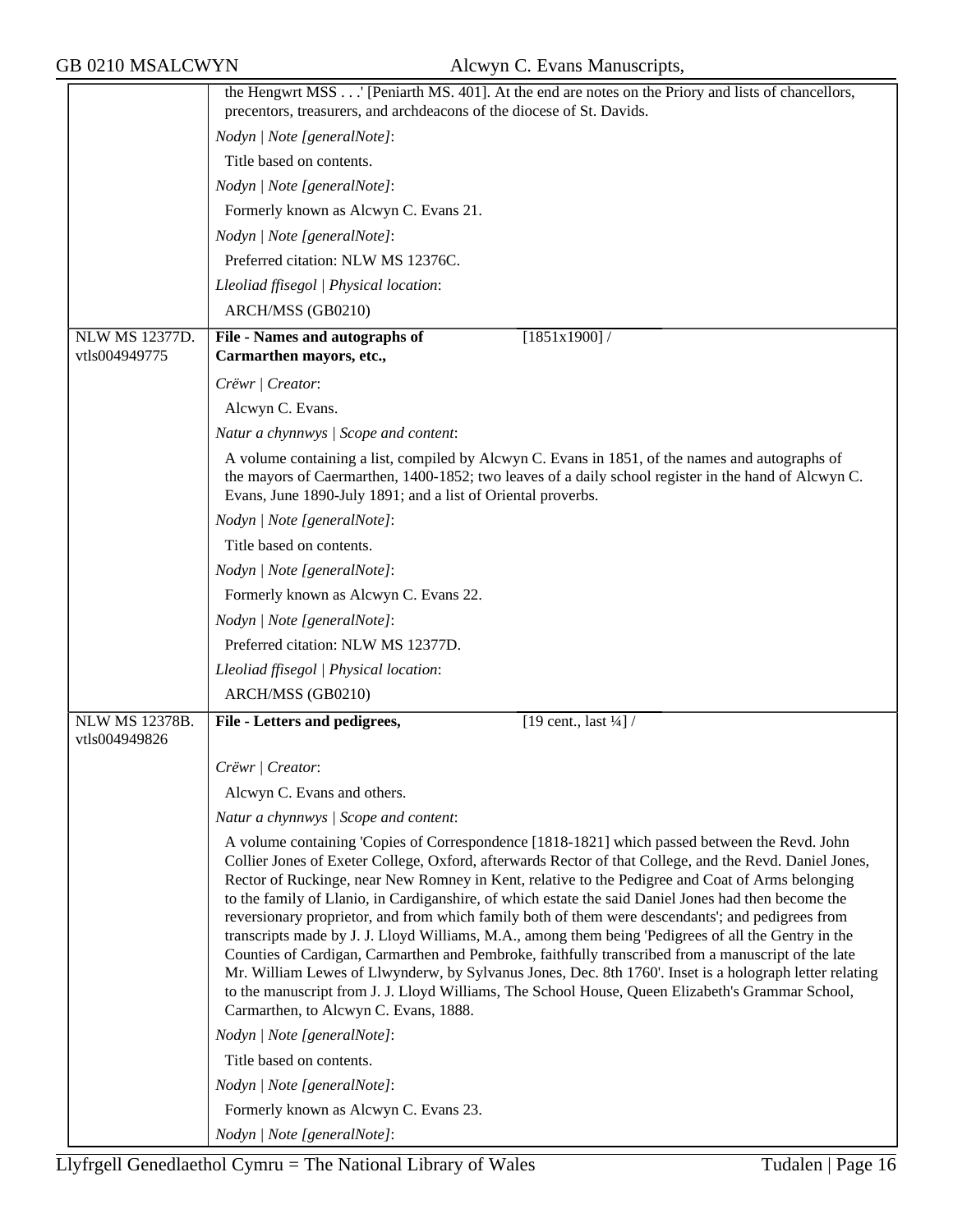|                                        | Preferred citation: NLW MS 12378B.                                                                                                                                                                                                                                                                                                                                                                                                                                                                                                                                                                                                                                                                                                                                                                                             |
|----------------------------------------|--------------------------------------------------------------------------------------------------------------------------------------------------------------------------------------------------------------------------------------------------------------------------------------------------------------------------------------------------------------------------------------------------------------------------------------------------------------------------------------------------------------------------------------------------------------------------------------------------------------------------------------------------------------------------------------------------------------------------------------------------------------------------------------------------------------------------------|
|                                        | Lleoliad ffisegol   Physical location:                                                                                                                                                                                                                                                                                                                                                                                                                                                                                                                                                                                                                                                                                                                                                                                         |
|                                        | ARCH/MSS (GB0210)                                                                                                                                                                                                                                                                                                                                                                                                                                                                                                                                                                                                                                                                                                                                                                                                              |
| <b>NLW MS 12379B.</b><br>vtls004949875 | File - Pedigrees,<br>[19 cent., last $\frac{1}{4}$ ] /                                                                                                                                                                                                                                                                                                                                                                                                                                                                                                                                                                                                                                                                                                                                                                         |
|                                        | Crëwr   Creator:                                                                                                                                                                                                                                                                                                                                                                                                                                                                                                                                                                                                                                                                                                                                                                                                               |
|                                        | Alcwyn C. Evans.                                                                                                                                                                                                                                                                                                                                                                                                                                                                                                                                                                                                                                                                                                                                                                                                               |
|                                        | Natur a chynnwys / Scope and content:                                                                                                                                                                                                                                                                                                                                                                                                                                                                                                                                                                                                                                                                                                                                                                                          |
|                                        | A notebook containing pedigrees of the family of Elliot of cos. Pembroke and Carmarthen, supported<br>by transcripts of ecclesiastical probate records, 1586-1817, in the Diocesan Registry, Carmarthen,<br>and extracts from the parish registers of Hubberston, Laugharne, Nolton, Roch, and Steynton, and<br>monumental inscriptions in Hubberston Churchyard.                                                                                                                                                                                                                                                                                                                                                                                                                                                              |
|                                        | Nodyn   Note [generalNote]:                                                                                                                                                                                                                                                                                                                                                                                                                                                                                                                                                                                                                                                                                                                                                                                                    |
|                                        | Title based on contents.                                                                                                                                                                                                                                                                                                                                                                                                                                                                                                                                                                                                                                                                                                                                                                                                       |
|                                        | Nodyn   Note [generalNote]:                                                                                                                                                                                                                                                                                                                                                                                                                                                                                                                                                                                                                                                                                                                                                                                                    |
|                                        | Formerly known as Alcwyn C. Evans 24.                                                                                                                                                                                                                                                                                                                                                                                                                                                                                                                                                                                                                                                                                                                                                                                          |
|                                        | Nodyn   Note [generalNote]:                                                                                                                                                                                                                                                                                                                                                                                                                                                                                                                                                                                                                                                                                                                                                                                                    |
|                                        | Preferred citation: NLW MS 12379B.                                                                                                                                                                                                                                                                                                                                                                                                                                                                                                                                                                                                                                                                                                                                                                                             |
|                                        | Lleoliad ffisegol   Physical location:                                                                                                                                                                                                                                                                                                                                                                                                                                                                                                                                                                                                                                                                                                                                                                                         |
|                                        | ARCH/MSS (GB0210)                                                                                                                                                                                                                                                                                                                                                                                                                                                                                                                                                                                                                                                                                                                                                                                                              |
| <b>NLW MS 12380B.</b><br>vtls004950004 | File - Charters, etc.,<br>$[1872x1900]$ /                                                                                                                                                                                                                                                                                                                                                                                                                                                                                                                                                                                                                                                                                                                                                                                      |
|                                        | Crëwr   Creator:                                                                                                                                                                                                                                                                                                                                                                                                                                                                                                                                                                                                                                                                                                                                                                                                               |
|                                        | Alcwyn C. Evans and others.                                                                                                                                                                                                                                                                                                                                                                                                                                                                                                                                                                                                                                                                                                                                                                                                    |
|                                        | Natur a chynnwys / Scope and content:                                                                                                                                                                                                                                                                                                                                                                                                                                                                                                                                                                                                                                                                                                                                                                                          |
|                                        | A volume of press cuttings from Yr Haul, 1872 et seq., being charters and other public records,<br>1201-1590, with English translations, relating to the borough of Carmarthen, Whitland Abbey, Dinevor<br>market and fair, Talley Abbey, church goods, plate, etc., in co. Carmarthen, colleges and chantries in co.<br>Carmarthen, etc. The contributions were submitted to Yr Haul by John Robert Daniel-Tyssen, F.S.A.,<br>Brighton, with copious annotations by Alcwyn C. Evans. The latter has added, in his own hand, marginal<br>and other notes, a list of contents, and an index of persons. Also included in the volume is a cutting,<br>signed by Alcwyn C. Evans, 23 July 1877, of a short biography of Dr. William Parry, of the Army<br>Hospital of Fort Pitt, Chatham, a native of Llethrach, near Carmarthen. |
|                                        | Nodyn   Note [generalNote]:                                                                                                                                                                                                                                                                                                                                                                                                                                                                                                                                                                                                                                                                                                                                                                                                    |
|                                        | Title based on contents.                                                                                                                                                                                                                                                                                                                                                                                                                                                                                                                                                                                                                                                                                                                                                                                                       |
|                                        | Nodyn   Note [generalNote]:                                                                                                                                                                                                                                                                                                                                                                                                                                                                                                                                                                                                                                                                                                                                                                                                    |
|                                        | Formerly known as Alcwyn C. Evans 25.                                                                                                                                                                                                                                                                                                                                                                                                                                                                                                                                                                                                                                                                                                                                                                                          |
|                                        | Nodyn   Note [generalNote]:                                                                                                                                                                                                                                                                                                                                                                                                                                                                                                                                                                                                                                                                                                                                                                                                    |
|                                        | Preferred citation: NLW MS 12380B.                                                                                                                                                                                                                                                                                                                                                                                                                                                                                                                                                                                                                                                                                                                                                                                             |
|                                        | Lleoliad ffisegol   Physical location:                                                                                                                                                                                                                                                                                                                                                                                                                                                                                                                                                                                                                                                                                                                                                                                         |
|                                        | ARCH/MSS (GB0210)                                                                                                                                                                                                                                                                                                                                                                                                                                                                                                                                                                                                                                                                                                                                                                                                              |
| NLW MS 12381B.<br>vtls004950027        | [19 cent., last $\frac{1}{4}$ ] /<br>File - Abstracts of wills, etc.,                                                                                                                                                                                                                                                                                                                                                                                                                                                                                                                                                                                                                                                                                                                                                          |
|                                        | Crëwr   Creator:                                                                                                                                                                                                                                                                                                                                                                                                                                                                                                                                                                                                                                                                                                                                                                                                               |
|                                        | Alcwyn C. Evans.                                                                                                                                                                                                                                                                                                                                                                                                                                                                                                                                                                                                                                                                                                                                                                                                               |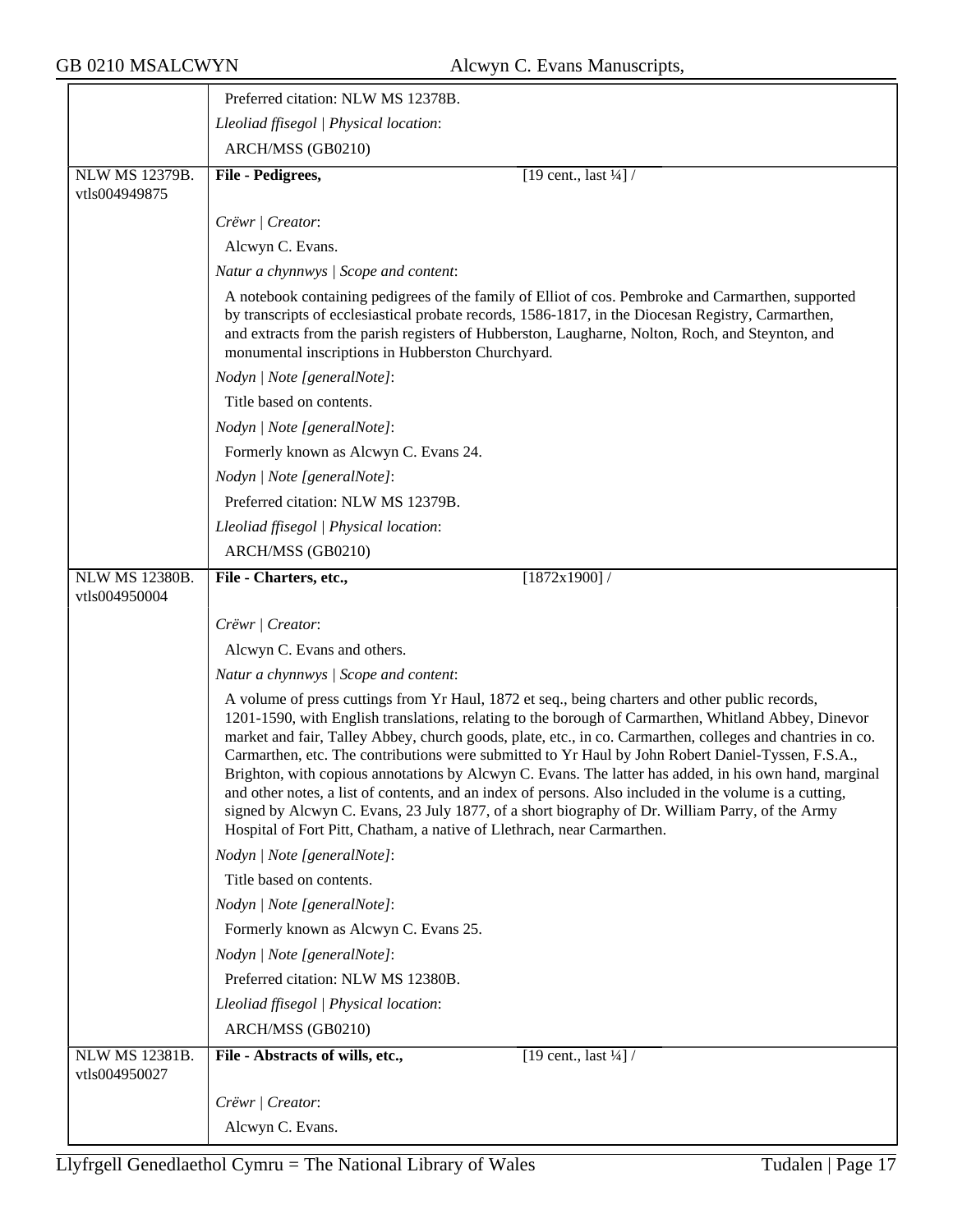<u> Tanzania (h. 1888).</u>

|                                 | Natur a chynnwys / Scope and content:                                                                                                                                                                                                                                                                                                                                                                                                                                                                                                                                                                                                                                                                                                                                                                                                                                                                                                                                                                                   |
|---------------------------------|-------------------------------------------------------------------------------------------------------------------------------------------------------------------------------------------------------------------------------------------------------------------------------------------------------------------------------------------------------------------------------------------------------------------------------------------------------------------------------------------------------------------------------------------------------------------------------------------------------------------------------------------------------------------------------------------------------------------------------------------------------------------------------------------------------------------------------------------------------------------------------------------------------------------------------------------------------------------------------------------------------------------------|
|                                 | A notebook containing abstracts of wills and compiled pedigrees based thereon, largely pertaining to<br>families in cos. Carmarthen and Pembroke. The volume is labelled 'Wills. Trelech &c.', and the greater<br>part of the material relates to families in the parish of Trelech a'r Betws, e.g., Thomas of Rhosychen,<br>Martin, Thomas of Nantyrafruwcha, Thomas of Parcybedw, Thomas of Treto, Twmpath, Cluntwmpath,<br>and Llwyncrwn, John of Godredewi, Griffith of Blaengwelltog, Morgans of Rhosychen, Francis of<br>Plasparke, Thomas of Gelly, Thomas of Pantronow, Francis of Plasparke, Morris of Pantronow, Rees of<br>Penyceire, John of Perthygwenyn, Rees of Plasyparke, etc. Among other families recorded in the volume<br>are Rees and Pryse of Rhydarbenne and Francis and Lloyd of Pantgilgane, parish of Llangeler, Hall of<br>Begelly, etc., and White of St. Twinnels, etc. The pedigrees are supported in some cases by extracts from<br>parish registers. At the end is a list of contents. |
|                                 | Nodyn   Note [generalNote]:                                                                                                                                                                                                                                                                                                                                                                                                                                                                                                                                                                                                                                                                                                                                                                                                                                                                                                                                                                                             |
|                                 | Title based on contents.                                                                                                                                                                                                                                                                                                                                                                                                                                                                                                                                                                                                                                                                                                                                                                                                                                                                                                                                                                                                |
|                                 | Nodyn   Note [generalNote]:                                                                                                                                                                                                                                                                                                                                                                                                                                                                                                                                                                                                                                                                                                                                                                                                                                                                                                                                                                                             |
|                                 | Formerly known as Alcwyn C. Evans 26.                                                                                                                                                                                                                                                                                                                                                                                                                                                                                                                                                                                                                                                                                                                                                                                                                                                                                                                                                                                   |
|                                 | Nodyn   Note [generalNote]:                                                                                                                                                                                                                                                                                                                                                                                                                                                                                                                                                                                                                                                                                                                                                                                                                                                                                                                                                                                             |
|                                 | Preferred citation: NLW MS 12381B.                                                                                                                                                                                                                                                                                                                                                                                                                                                                                                                                                                                                                                                                                                                                                                                                                                                                                                                                                                                      |
|                                 | Lleoliad ffisegol   Physical location:                                                                                                                                                                                                                                                                                                                                                                                                                                                                                                                                                                                                                                                                                                                                                                                                                                                                                                                                                                                  |
|                                 | ARCH/MSS (GB0210)                                                                                                                                                                                                                                                                                                                                                                                                                                                                                                                                                                                                                                                                                                                                                                                                                                                                                                                                                                                                       |
| <b>NLW MS 12382B.</b>           | File - Lists of probate records,<br>[19 cent., last $\frac{1}{4}$ ] /                                                                                                                                                                                                                                                                                                                                                                                                                                                                                                                                                                                                                                                                                                                                                                                                                                                                                                                                                   |
| vtls004950034                   |                                                                                                                                                                                                                                                                                                                                                                                                                                                                                                                                                                                                                                                                                                                                                                                                                                                                                                                                                                                                                         |
|                                 | Crëwr   Creator:                                                                                                                                                                                                                                                                                                                                                                                                                                                                                                                                                                                                                                                                                                                                                                                                                                                                                                                                                                                                        |
|                                 | Alcwyn C. Evans.                                                                                                                                                                                                                                                                                                                                                                                                                                                                                                                                                                                                                                                                                                                                                                                                                                                                                                                                                                                                        |
|                                 | Natur a chynnwys / Scope and content:                                                                                                                                                                                                                                                                                                                                                                                                                                                                                                                                                                                                                                                                                                                                                                                                                                                                                                                                                                                   |
|                                 | A notebook containing a list of ecclesiastical probate records, 1685-1776, of persons surnamed Price,<br>Thomas, Howell, Lewis, Evans, etc., in the archdeaconry of Carmarthen in the diocese of St. Davids;<br>and lists, also from the archdeaconry of Carmarthen, of 'Abstract[s] of Wills that I have', 1589-1849,<br>and 'Wills I should like to have', 1564-1703. A few of the abstracts are said to have been made on 24<br>December 1890.                                                                                                                                                                                                                                                                                                                                                                                                                                                                                                                                                                       |
|                                 | Nodyn   Note [generalNote]:                                                                                                                                                                                                                                                                                                                                                                                                                                                                                                                                                                                                                                                                                                                                                                                                                                                                                                                                                                                             |
|                                 | Title based on contents.                                                                                                                                                                                                                                                                                                                                                                                                                                                                                                                                                                                                                                                                                                                                                                                                                                                                                                                                                                                                |
|                                 | Nodyn   Note [generalNote]:                                                                                                                                                                                                                                                                                                                                                                                                                                                                                                                                                                                                                                                                                                                                                                                                                                                                                                                                                                                             |
|                                 | Formerly known as Alcwyn C. Evans                                                                                                                                                                                                                                                                                                                                                                                                                                                                                                                                                                                                                                                                                                                                                                                                                                                                                                                                                                                       |
|                                 | Nodyn   Note [generalNote]:                                                                                                                                                                                                                                                                                                                                                                                                                                                                                                                                                                                                                                                                                                                                                                                                                                                                                                                                                                                             |
|                                 | Preferred citation: NLW MS 12382B.                                                                                                                                                                                                                                                                                                                                                                                                                                                                                                                                                                                                                                                                                                                                                                                                                                                                                                                                                                                      |
|                                 | Lleoliad ffisegol   Physical location:                                                                                                                                                                                                                                                                                                                                                                                                                                                                                                                                                                                                                                                                                                                                                                                                                                                                                                                                                                                  |
|                                 | ARCH/MSS (GB0210)                                                                                                                                                                                                                                                                                                                                                                                                                                                                                                                                                                                                                                                                                                                                                                                                                                                                                                                                                                                                       |
| NLW MS 12383C.<br>vtls004950061 | [19 cent., last $\frac{1}{4}$ ] /<br>File - Miscellany,                                                                                                                                                                                                                                                                                                                                                                                                                                                                                                                                                                                                                                                                                                                                                                                                                                                                                                                                                                 |
|                                 | Crëwr   Creator:                                                                                                                                                                                                                                                                                                                                                                                                                                                                                                                                                                                                                                                                                                                                                                                                                                                                                                                                                                                                        |
|                                 | Alcwyn C. Evans.                                                                                                                                                                                                                                                                                                                                                                                                                                                                                                                                                                                                                                                                                                                                                                                                                                                                                                                                                                                                        |
|                                 | Natur a chynnwys / Scope and content:                                                                                                                                                                                                                                                                                                                                                                                                                                                                                                                                                                                                                                                                                                                                                                                                                                                                                                                                                                                   |
|                                 | A volume containing extracts relating to the families of Blome, Brigstocke, Edmond, etc.; a pedigree of<br>the family of Thomas of Tyhen in Caio; transcripts and extracts of Welsh Baptist interest, largely from<br>David Jones: Hanes y Bedyddwyr yn Neheubarth Cymru (Caerfyrddin, 1839), among them being lists<br>of ministers of Aberduar Church, of Soar Church, Llandyfaen, and of Newcastle Emlyn, its branches,<br>and Panteg, and histories of Tabernacle and Penuel Churches, Carmarthen, and Rhydwilym Baptist                                                                                                                                                                                                                                                                                                                                                                                                                                                                                            |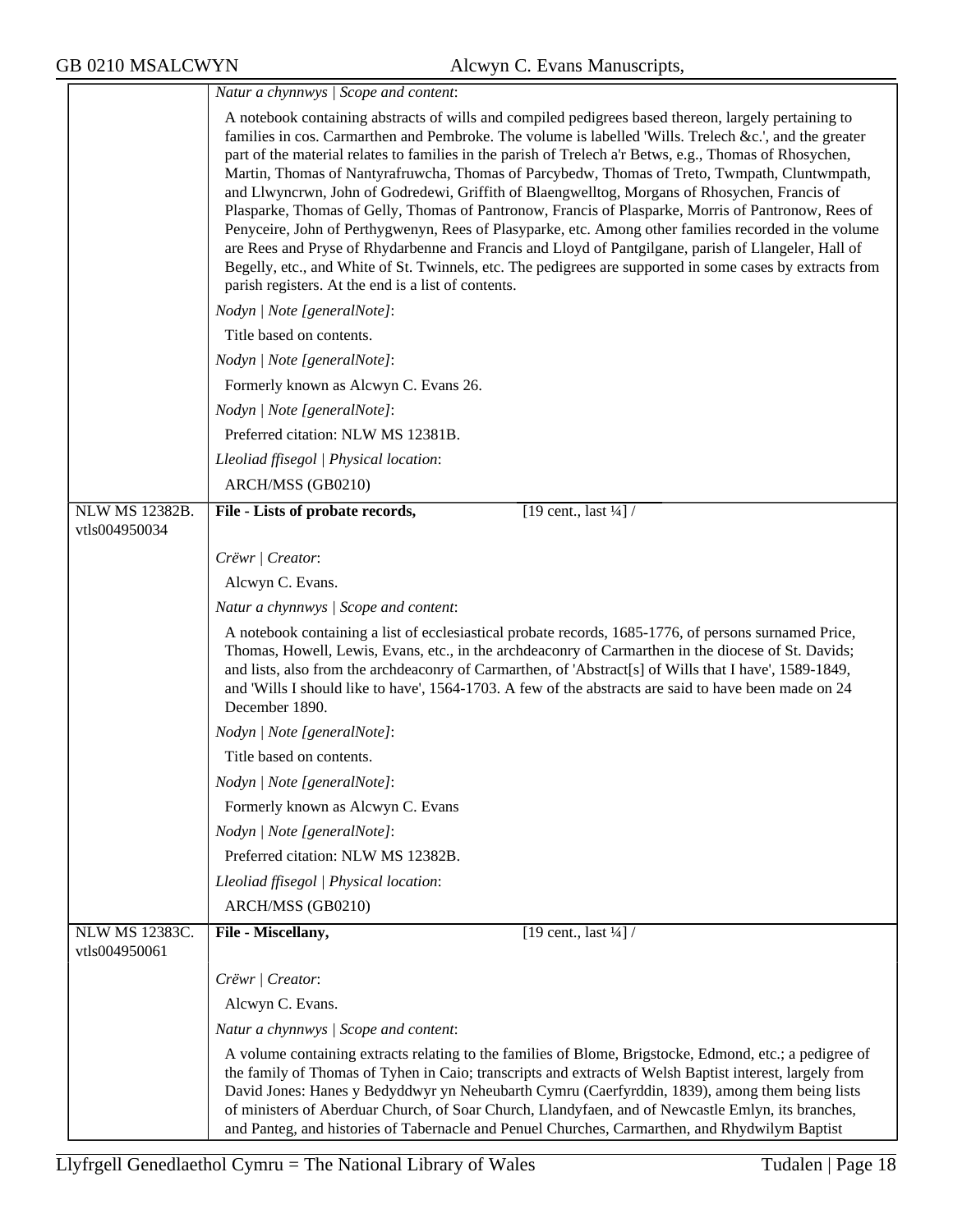| GB 0210 MSALCWYN                       | Alcwyn C. Evans Manuscripts,                                                                                                                                                                                                                              |
|----------------------------------------|-----------------------------------------------------------------------------------------------------------------------------------------------------------------------------------------------------------------------------------------------------------|
|                                        | Church; lists and abstracts of St. Davids ecclesiastical probate records, 1602-1817, particularly relating<br>to the family of Phillips; memoranda, anecdotes, and verses; and an armorial, largely of Welsh families,<br>arranged in alphabetical order. |
|                                        | Nodyn   Note [generalNote]:                                                                                                                                                                                                                               |
|                                        | Title based on contents.                                                                                                                                                                                                                                  |
|                                        | Nodyn   Note [generalNote]:                                                                                                                                                                                                                               |
|                                        | Formerly known as Alcwyn C. Evans 28.                                                                                                                                                                                                                     |
|                                        | Nodyn   Note [generalNote]:                                                                                                                                                                                                                               |
|                                        | Preferred citation: NLW MS 12383C.                                                                                                                                                                                                                        |
|                                        | Lleoliad ffisegol   Physical location:                                                                                                                                                                                                                    |
|                                        | ARCH/MSS (GB0210)                                                                                                                                                                                                                                         |
| <b>NLW MS 12384B.</b><br>vtls004950066 | [19 cent., last $\frac{1}{4}$ ] /<br>File - Welsh history,                                                                                                                                                                                                |
|                                        | Crëwr   Creator:                                                                                                                                                                                                                                          |
|                                        | Alcwyn C. Evans.                                                                                                                                                                                                                                          |
|                                        | Natur a chynnwys / Scope and content:                                                                                                                                                                                                                     |
|                                        | A notebook containing excerpts relating to events in the history of Wales and to Welsh families and<br>places, arranged under places, taken from William Dugdale: The Baronage of England (London, 1675-6).                                               |
|                                        | Nodyn   Note [generalNote]:                                                                                                                                                                                                                               |
|                                        | Title based on contents.                                                                                                                                                                                                                                  |
|                                        | Nodyn   Note [generalNote]:                                                                                                                                                                                                                               |
|                                        | Formerly known as Alcwyn C. Evans 29.                                                                                                                                                                                                                     |
|                                        | Nodyn   Note [generalNote]:                                                                                                                                                                                                                               |
|                                        | Preferred citation: NLW MS 12384B.                                                                                                                                                                                                                        |
|                                        | Lleoliad ffisegol   Physical location:                                                                                                                                                                                                                    |
|                                        | ARCH/MSS (GB0210)                                                                                                                                                                                                                                         |
| <b>NLW MS 12385E.</b><br>vtls004950207 | File - Pedigrees,<br>[19 cent., last $\frac{1}{4}$ ] /                                                                                                                                                                                                    |
|                                        | Crëwr   Creator:                                                                                                                                                                                                                                          |
|                                        | Alcwyn C. Evans.                                                                                                                                                                                                                                          |
|                                        | Natur a chynnwys / Scope and content:                                                                                                                                                                                                                     |
|                                        | A pedigree chart of the family of Trevor of Trevalun, co. Denbigh, and Plas-teg, co. Flint, etc.                                                                                                                                                          |
|                                        | Nodyn   Note [generalNote]:                                                                                                                                                                                                                               |
|                                        | Title based on contents.                                                                                                                                                                                                                                  |
|                                        | Nodyn   Note [generalNote]:                                                                                                                                                                                                                               |
|                                        | Formerly known as Alcwyn C. Evans 30.                                                                                                                                                                                                                     |
|                                        | Nodyn   Note [generalNote]:                                                                                                                                                                                                                               |
|                                        | Preferred citation: NLW MS 12385E.                                                                                                                                                                                                                        |
|                                        | Lleoliad ffisegol   Physical location:                                                                                                                                                                                                                    |
|                                        | ARCH/MSS (GB0210)                                                                                                                                                                                                                                         |
| NLW MS 12386B.<br>vtls004950232        | [19 cent., last $\frac{1}{4}$ ] /<br>File - Index,                                                                                                                                                                                                        |
|                                        | Crëwr / Creator:                                                                                                                                                                                                                                          |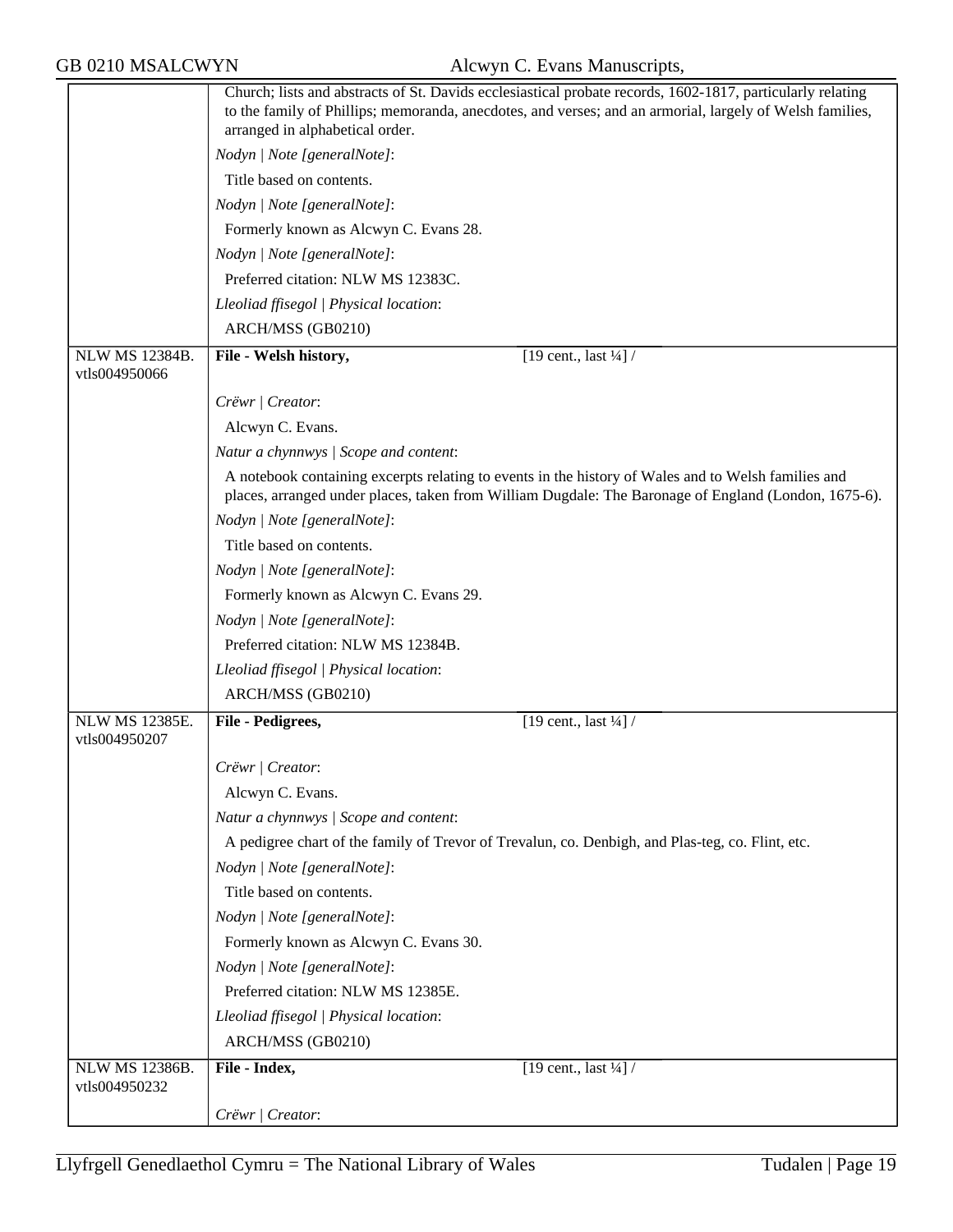|                                 | Alcwyn C. Evans.                                                                                                                                                                                                                                                                                                                                                                                                                                                                                                                                                                                                                                                                                                                                                                                                                                                                                                                                                                                                                                                                                                                                                                           |
|---------------------------------|--------------------------------------------------------------------------------------------------------------------------------------------------------------------------------------------------------------------------------------------------------------------------------------------------------------------------------------------------------------------------------------------------------------------------------------------------------------------------------------------------------------------------------------------------------------------------------------------------------------------------------------------------------------------------------------------------------------------------------------------------------------------------------------------------------------------------------------------------------------------------------------------------------------------------------------------------------------------------------------------------------------------------------------------------------------------------------------------------------------------------------------------------------------------------------------------|
|                                 | Natur a chynnwys / Scope and content:                                                                                                                                                                                                                                                                                                                                                                                                                                                                                                                                                                                                                                                                                                                                                                                                                                                                                                                                                                                                                                                                                                                                                      |
|                                 | A place, personal name, and general index, arranged alphabetically, to Archaeologia Cambrensis, B.<br>B. Woodward: The History of Wales (London, 1853), The Red Dragon, Notes and Queries, The<br>Gentleman's Magazine, The Cambro-Briton, etc. Accompanying the index are Welsh-English-Latin<br>equivalents of place-names.                                                                                                                                                                                                                                                                                                                                                                                                                                                                                                                                                                                                                                                                                                                                                                                                                                                              |
|                                 | Nodyn   Note [generalNote]:                                                                                                                                                                                                                                                                                                                                                                                                                                                                                                                                                                                                                                                                                                                                                                                                                                                                                                                                                                                                                                                                                                                                                                |
|                                 | Title based on contents.                                                                                                                                                                                                                                                                                                                                                                                                                                                                                                                                                                                                                                                                                                                                                                                                                                                                                                                                                                                                                                                                                                                                                                   |
|                                 | Nodyn   Note [generalNote]:                                                                                                                                                                                                                                                                                                                                                                                                                                                                                                                                                                                                                                                                                                                                                                                                                                                                                                                                                                                                                                                                                                                                                                |
|                                 | Formerly known as Alcwyn C. Evans 31.                                                                                                                                                                                                                                                                                                                                                                                                                                                                                                                                                                                                                                                                                                                                                                                                                                                                                                                                                                                                                                                                                                                                                      |
|                                 | Nodyn   Note [generalNote]:                                                                                                                                                                                                                                                                                                                                                                                                                                                                                                                                                                                                                                                                                                                                                                                                                                                                                                                                                                                                                                                                                                                                                                |
|                                 | Preferred citation: NLW MS 12386B.                                                                                                                                                                                                                                                                                                                                                                                                                                                                                                                                                                                                                                                                                                                                                                                                                                                                                                                                                                                                                                                                                                                                                         |
|                                 | Lleoliad ffisegol   Physical location:                                                                                                                                                                                                                                                                                                                                                                                                                                                                                                                                                                                                                                                                                                                                                                                                                                                                                                                                                                                                                                                                                                                                                     |
|                                 | ARCH/MSS (GB0210)                                                                                                                                                                                                                                                                                                                                                                                                                                                                                                                                                                                                                                                                                                                                                                                                                                                                                                                                                                                                                                                                                                                                                                          |
| <b>NLW MS 12387C.</b>           | File - Pedigrees,<br>[1885x1900]                                                                                                                                                                                                                                                                                                                                                                                                                                                                                                                                                                                                                                                                                                                                                                                                                                                                                                                                                                                                                                                                                                                                                           |
| vtls004950250                   |                                                                                                                                                                                                                                                                                                                                                                                                                                                                                                                                                                                                                                                                                                                                                                                                                                                                                                                                                                                                                                                                                                                                                                                            |
|                                 | Crëwr   Creator:                                                                                                                                                                                                                                                                                                                                                                                                                                                                                                                                                                                                                                                                                                                                                                                                                                                                                                                                                                                                                                                                                                                                                                           |
|                                 | Alcwyn C. Evans.                                                                                                                                                                                                                                                                                                                                                                                                                                                                                                                                                                                                                                                                                                                                                                                                                                                                                                                                                                                                                                                                                                                                                                           |
|                                 | Natur a chynnwys / Scope and content:                                                                                                                                                                                                                                                                                                                                                                                                                                                                                                                                                                                                                                                                                                                                                                                                                                                                                                                                                                                                                                                                                                                                                      |
|                                 | A volume of pedigrees of Welsh families extracted from The Book of Baglan. Inset is a photograph of a<br>page of the original manuscript.                                                                                                                                                                                                                                                                                                                                                                                                                                                                                                                                                                                                                                                                                                                                                                                                                                                                                                                                                                                                                                                  |
|                                 | Nodyn   Note [generalNote]:                                                                                                                                                                                                                                                                                                                                                                                                                                                                                                                                                                                                                                                                                                                                                                                                                                                                                                                                                                                                                                                                                                                                                                |
|                                 | Title based on contents.                                                                                                                                                                                                                                                                                                                                                                                                                                                                                                                                                                                                                                                                                                                                                                                                                                                                                                                                                                                                                                                                                                                                                                   |
|                                 | Nodyn   Note [generalNote]:                                                                                                                                                                                                                                                                                                                                                                                                                                                                                                                                                                                                                                                                                                                                                                                                                                                                                                                                                                                                                                                                                                                                                                |
|                                 | Formerly known as Alcwyn C. Evans 32.                                                                                                                                                                                                                                                                                                                                                                                                                                                                                                                                                                                                                                                                                                                                                                                                                                                                                                                                                                                                                                                                                                                                                      |
|                                 | Nodyn   Note [generalNote]:                                                                                                                                                                                                                                                                                                                                                                                                                                                                                                                                                                                                                                                                                                                                                                                                                                                                                                                                                                                                                                                                                                                                                                |
|                                 | Preferred citation: NLW MS 12387C.                                                                                                                                                                                                                                                                                                                                                                                                                                                                                                                                                                                                                                                                                                                                                                                                                                                                                                                                                                                                                                                                                                                                                         |
|                                 | Lleoliad ffisegol   Physical location:                                                                                                                                                                                                                                                                                                                                                                                                                                                                                                                                                                                                                                                                                                                                                                                                                                                                                                                                                                                                                                                                                                                                                     |
|                                 | ARCH/MSS (GB0210)                                                                                                                                                                                                                                                                                                                                                                                                                                                                                                                                                                                                                                                                                                                                                                                                                                                                                                                                                                                                                                                                                                                                                                          |
| NLW MS 12388C.<br>vtls004950296 | File - Pant-teg church registers,<br>$[1860x1900]$ /                                                                                                                                                                                                                                                                                                                                                                                                                                                                                                                                                                                                                                                                                                                                                                                                                                                                                                                                                                                                                                                                                                                                       |
|                                 | Crëwr   Creator:                                                                                                                                                                                                                                                                                                                                                                                                                                                                                                                                                                                                                                                                                                                                                                                                                                                                                                                                                                                                                                                                                                                                                                           |
|                                 | William Thomas and Alcwyn C. Evans.                                                                                                                                                                                                                                                                                                                                                                                                                                                                                                                                                                                                                                                                                                                                                                                                                                                                                                                                                                                                                                                                                                                                                        |
|                                 | Natur a chynnwys / Scope and content:                                                                                                                                                                                                                                                                                                                                                                                                                                                                                                                                                                                                                                                                                                                                                                                                                                                                                                                                                                                                                                                                                                                                                      |
|                                 | A composite volume containing a transcript, with copious annotations, by William Thomas,<br>Congregational minister, Bwlchnewydd, near Carmarthen, of the register of Pant-teg Congregational<br>Church, Abergwili, 1690-1813. The transcript was completed on 3 October 1860. The volume also<br>includes a letter from Wm. Thomas, Bwlchnewydd, to the Reverend T[homas] Rees, Ind[ependent]<br>minister, Beaufort [aft. of Swansea, author of History of Protestant Nonconformity in Wales, etc.],<br>1860 (enclosing the transcript with comments, references to James Owen's books on baptism and to the<br>Cilgwyn church register); transcripts, made 21-24 November 1871, of a lease of the chapel, 1751, and of<br>articles of agreement, 1728, relating to the estate of Thomas Bowen of the parish of Newchurch, a trustee<br>of the church; and extracts, 1764-1782, taken in 1875 from the parish register of Llanegwad (burials of<br>Christmas Samuel, minister of Pant-teg, 1764, and David Richards, curate of Llanegwad, 1782). At the<br>end, in the hand of Alcwyn C. Evans, are a brief list of contents of, and an index to, the Golden Grove<br>Books of Pedigrees. |